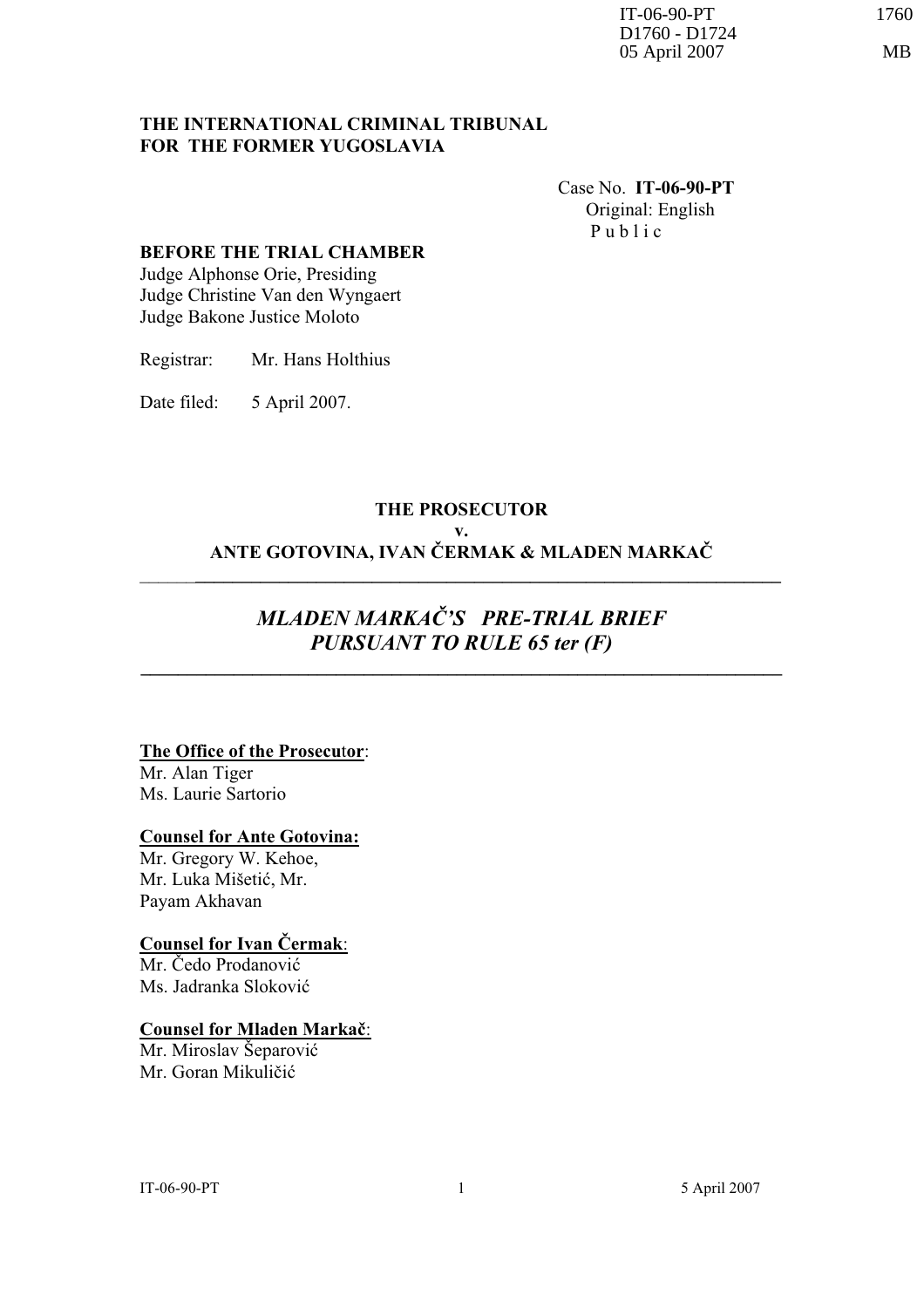**Case No. IT-06-90-PT**

# **PROSECUTOR v. ANTE GOTOVINA, IVAN ýERMAK & MLADEN MARKAý**

## *MLADEN MARKAý'S PRE-TRIAL BRIEF PURSUANT TO RULE 65 ter (F)*

## **1. Introduction**

1. Pursuant to Trial Chamber's 17 January 2007 Scheduling Order, the Defence for Mr. Mladen Markač ("Markač") is obliged to file its Pre-Trial Brief by 5 April 2007. Accordingly, Markač (the Accused ), by and through his Counsel, files this brief in keeping with his rights afforded to him under the ICTY Statute (Statute) and Rules of Procedure and Evidence (RPE) and within the time-limit established by the said Scheduling Order.

 $\mathcal{L}_\text{max}$  , and the contract of the contract of the contract of the contract of the contract of the contract of the contract of the contract of the contract of the contract of the contract of the contract of the contr

2. In accordance with Rule 65ter(F) of the RPE this brief consists of argument regarding the nature of the Accused's defence, in general terms, as well as discussion regarding argument provided by the Prosecutor's Pre-Trial Brief.

3. The Accused plead not guilty to all charges in the Indictment and denies all allegations levied against him in the Prosecutor's Pre-Trial Brief. The Prosecutor has charged the Accused with all possible forms of liability authorized by the Statute and her Pre-Trial Brief, other than the annexes attached, sheds no new light on this case. The brief itself essentially parrots the Reduced Joinder Indictment from 6 March 2007.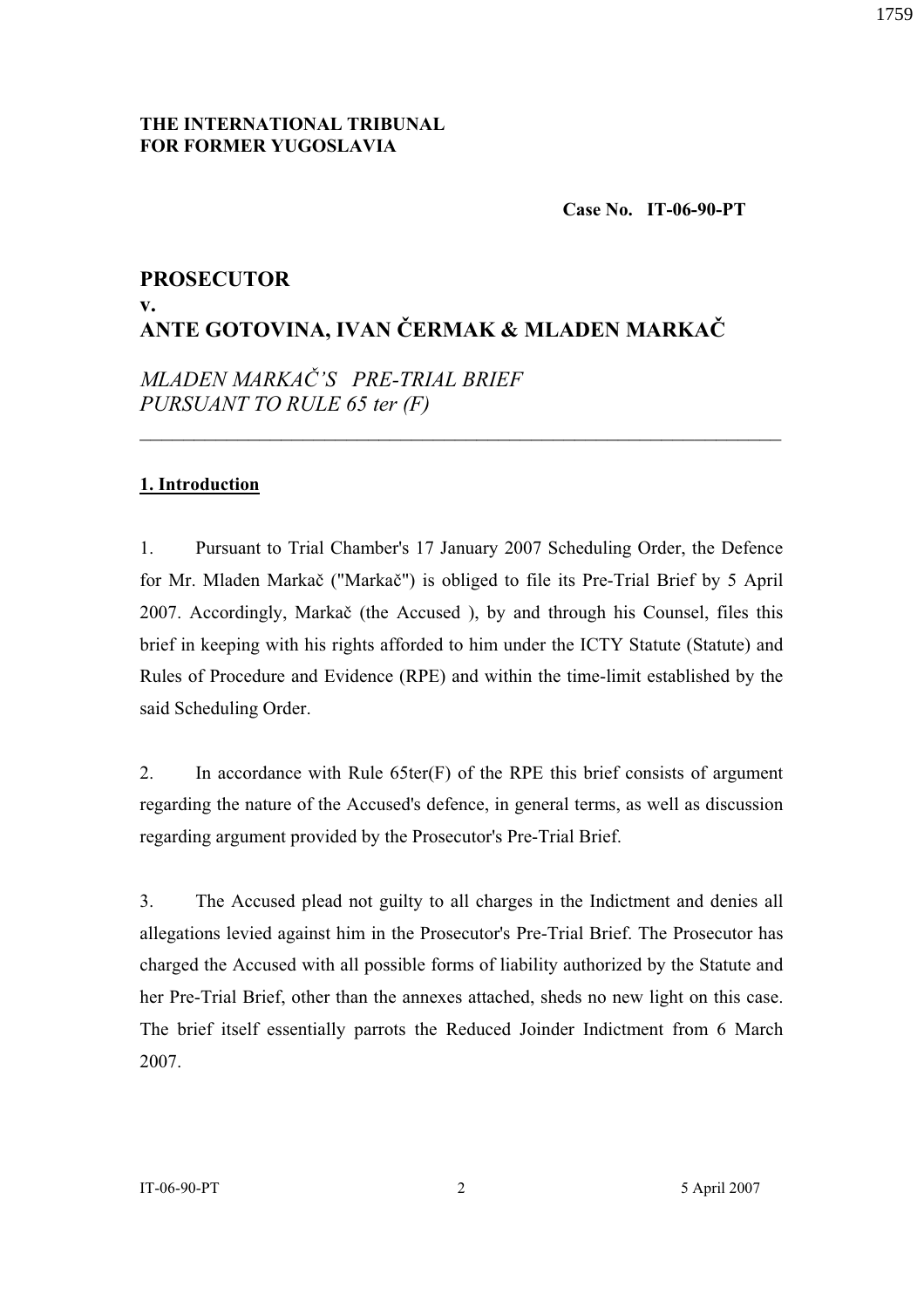4. The Accused is charged together with other co-Accused with:

- 5 counts of Crimes Against Humanity; and
- 4 counts of Violations of the Laws or Customs of War

The Accused is also charged together with other co-Accused for having participated in a joint criminal enterprise ("JCE") from at least July 1995 to about 30 September 1995. The Prosecution alleges in its Pre-Trial Brief two alternative legal characterisations of the JCE. The first one is the "vertical" JCE limited to the three Accused and the following high ranking officials:

- Franjo Tuđman, the former President of the Republic of Croatia,
- Gojko Šušak, the former Minister of Defence of the Republic of Croatia,
- Janko Bobetko, the former Chief of the Main Staff of the Croatian Army ("HV") until retired on 17 July 1995; and
- Zvonimir Červenko, the former Chief of the Main Staff of the HV from his appointment on 17 July 1995

The second legal form of the JCE is alternative ("horizontal"), broader characterization which includes the core participants as well as the physical perpetrators and others who facilitated the crimes or who otherwise acted in furtherance of the JCE.

5. The Accused and other co-Accused are also charged for planning, instigation, ordering and/or committing the crimes charged in the Indictment pursuant to Article 7(1) of the Statute, and in addition or in alternative they are criminally responsible for substantially aiding and abetting one or more members or perpetrators of the JCE. Furthermore, the accused and other co-Accused are also charged under the principles of Superior Responsibility prescribed by Article 7(3) of the Statute. Structuring the Indictment in such manner, the Prosecution covers all forms of individual criminal responsibility.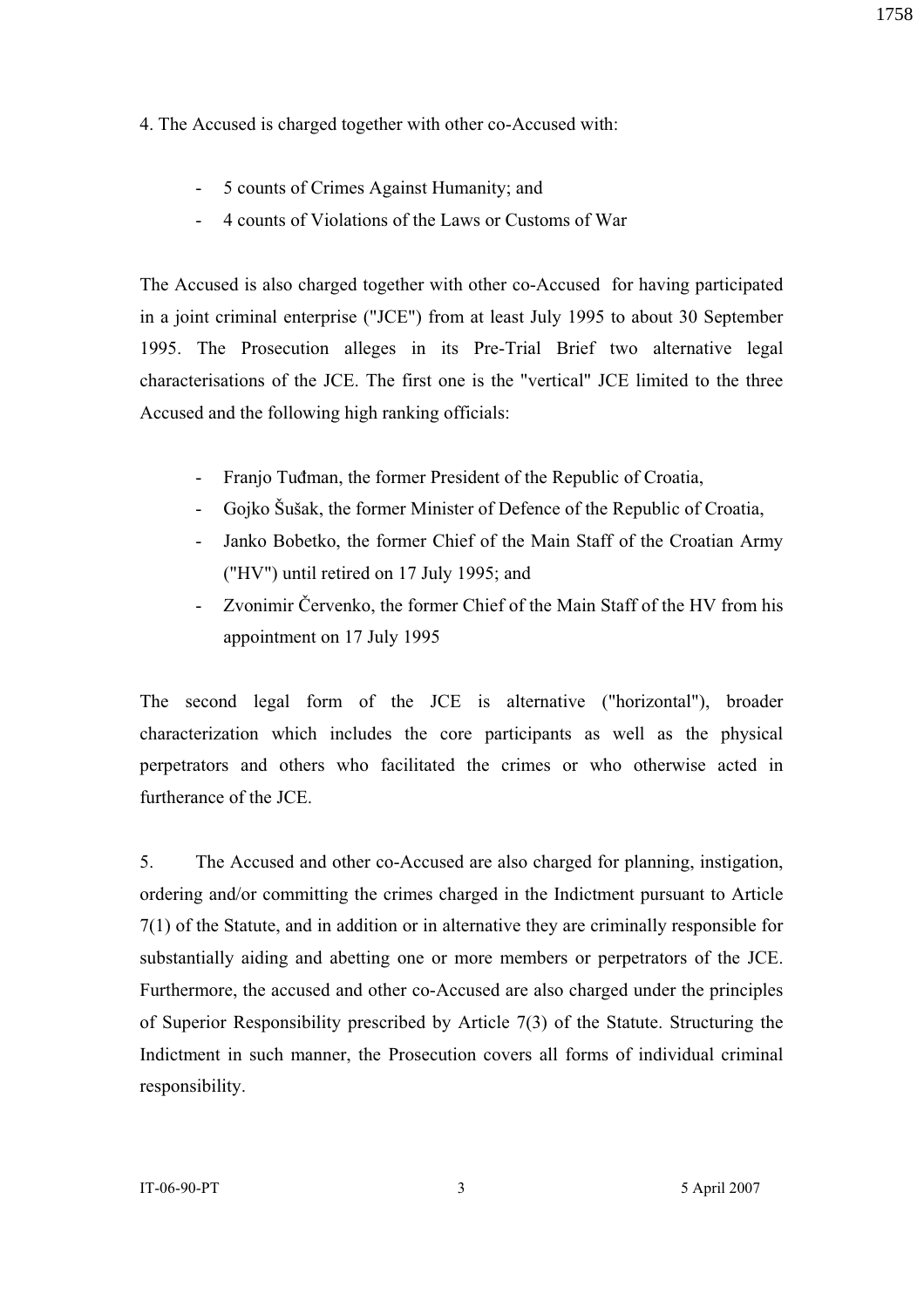#### 1757

## **2. Joinder**

6. The Accused reserves right to file a joinder with respect to any such matter at a later time, *mutatis mutandis*, herein as it regards the comprehensive legal, political and historical analysis set out in the Pre-Trial Brief of the Accused Ante Gotovina and Ivan Čermak pleading that way for *beneficium cohesionis* as it regards to the aforementioned issues.

## **3. Argument – The General Context**

 The general context of the Prosecution's Pre-Trial Brief is generally inaccurate and contradictory *vis-à-vis* the historical facts and at odds with the statements of the Prosecution made in other cases, particularly those against the Accused Milan Martić

The Accused disputes all of the assertions made in the Indictment and in the Pre-Trial Brief, with the exception of those explicitly listed bellow:

- Mladen Markač was born on 8 May 1955 in Djurdjevac, in the Municipality of Djurdjevac in Croatia. In 1981 Mladen Markač graduated from the University of Zagreb, and in 1982 he completed his compulsory military service. He then joined the police force of the SFRY Ministry of the Interior. "MUP")
- In 1990, Mladen Markač and others were involved in the development of the police unit for special tasks in RH MUP. He was appointed Deputy Commander, and in late 1990, this unit became the Lučko Anti-Terorist Unit. In 1991 Mladen Markač was appointed the head of the Lučko Anti-terorist Unit. In 1992, he was promoted to the rank of Colonel General (reserve).

.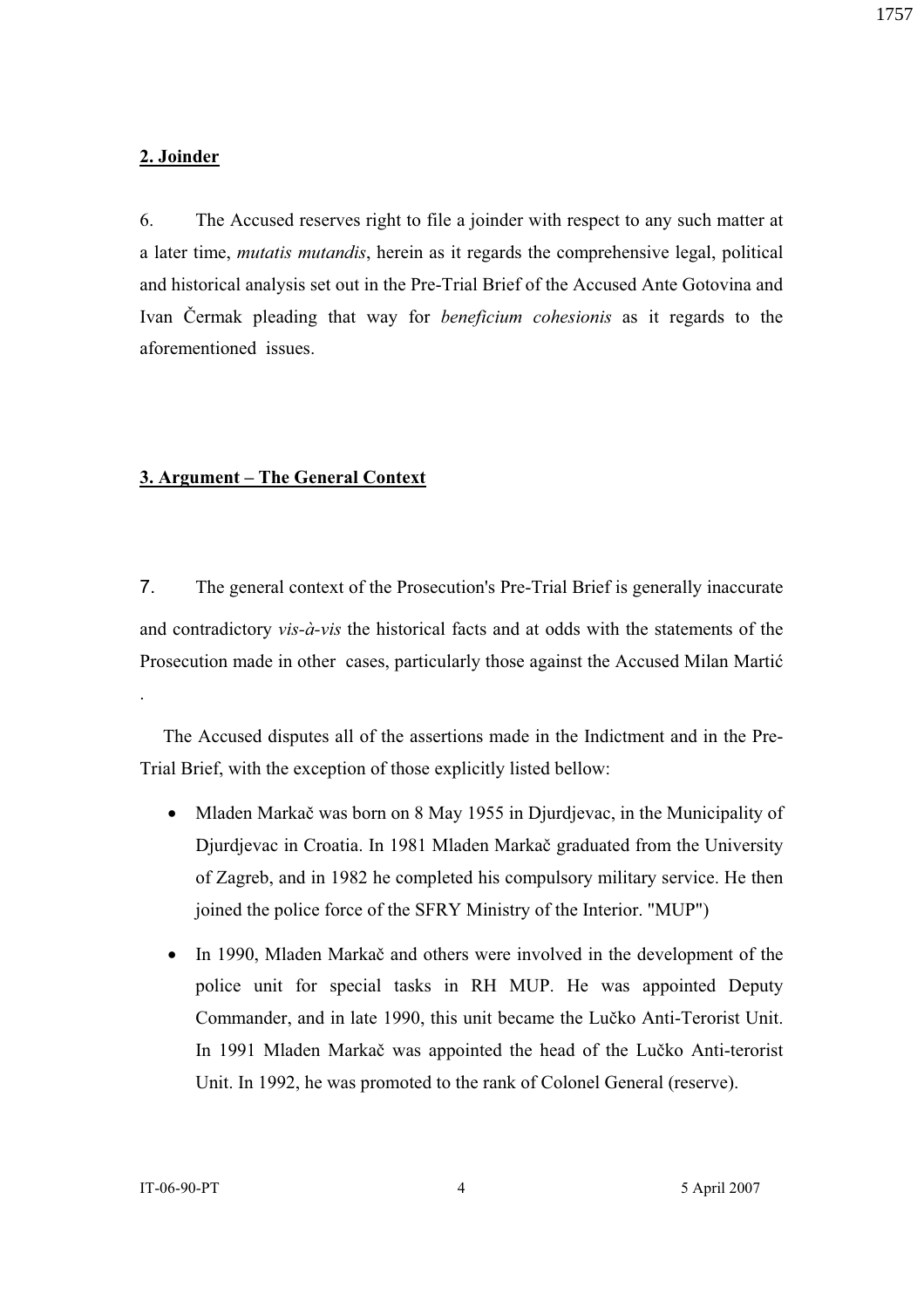1756

- On 18 February 1994, Mladen Markač, was appointed Assistant Minister of the Interior by President Tuđman. following Operation Storm, Mladen Markač held the rank of Colonel General.
- The Republic of Croatia declared its independence on 25 June 1991, by whick time an armed conflict had erupted in certain areas of Croatia between the Yugoslav People's Army (JNA) and other Serb forces and the Croat armed forces. By the end of 1991, the JNA and various Serb forces controlled approximately one-third of the territory of the Republic of Croatia.
- On 21 December 1990, the Croatian Serbs announced the creation of a Serbian Autonomous District ("SAO") of Krajina. On 19 December 1991, the SAO Krajina proclaimed itself the Republic of Serbian (Srpska) Krajina ("RSK") and appointed its own President. The RSK military force was later known as the Srpska Vojska Krajine (Serbian Army of Krajina or "SVK").
- In February 1992, in accordance with the Vance Plan, the United Nations Security Council established a United Nations Protection Force ("UNPROFOR"), parts of which were deployed in United Nations Protected Areas in Croatia.
- The United Nations Protected Areas ("UNPAs") were areas in Croatia where Serbs constituted a majority or a substantial minority of the population and where inter-ethnic tensions had already led to armed conflict. There were four UNPAs, known as Sector North, South, East and West.

IT-06-90-PT 5 5 April 2007 8. The Indictment and the Pre-Trial Brief violate international law and the relevant United Nations resolutions concerning the former Yugoslavia, because they confer equal status to an internationally recognized state and a self-proclaimed entity, thus asserting that it was a matter of a de facto armed conflict between two states with the only difference between them being that one was not internationally recognized. Even the liberation of Croatian territory is mentioned with reserve – is this meant to imply that these territories were not liberated but rather conquered or occupied?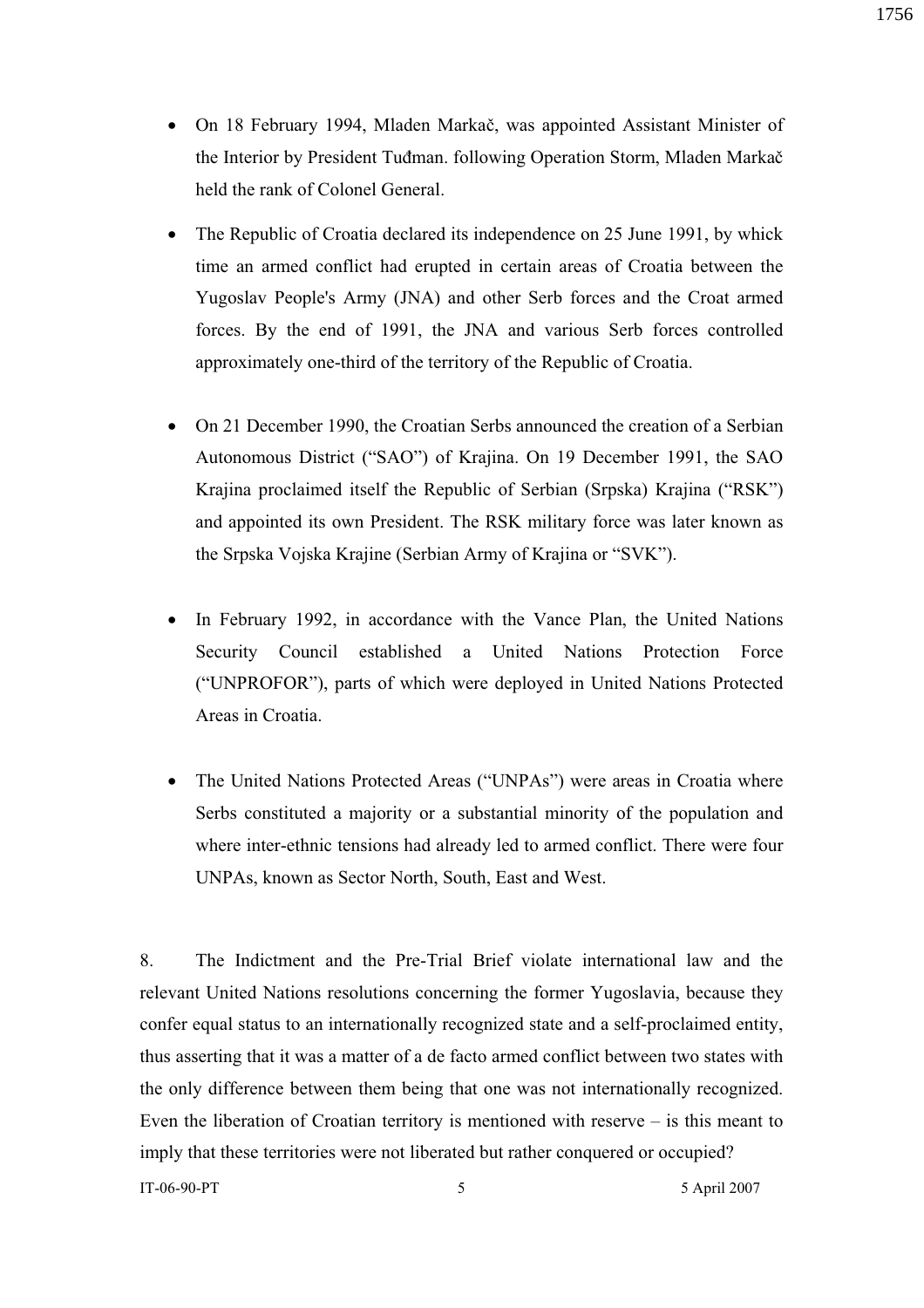9. What follows hereinafter are the basic historical and legal facts which the Defence will prove:

- On 8 October 1991, the Republic of Croatia became, in the sense of international law, a sovereign state, which was affirmed by Opinion no. 11 of 16 July 1993 of the Arbitration Commission of the Peace Conference on the former Yugoslavia;

- After the Republic of Croatia had already been recognized by individual states, on 15 1992 this was also done by the Council of Ministers of the European Communities, and by other, individual states;

- On 22 May 1992, the Republic of Croatia became a member of the United Nations based on Resolution A7RES/46/238 of the United Nations General Assembly;

- From the summer of 1991 to the summer of 1995, parts of the territory of the Republic of Croatia were under occupation, which jeopardized the sovereignty and territorial integrity of the Republic of Croatia, which is confirmed by the content of the ordinances adopted by the self-proclaimed authorities in the occupied parts of the territory of the Republic of Croatia, and also in the third section of United Nations General Assembly Resolution A/RES/49/43 of 9 December 1994;

- The occupation of parts of the territory of the Republic of Croatia had been systematically prepared since June 1990, during the period when the Socialist Republic of Croatia (SRC) was a federal unit within the Socialist Federal Republic of Yugoslavia (SFRY) and when the Constitution of the SFRY and the Constitution of the SRC of 1974 were still in force, which is confirmed by the content of the ordinances whereby the internal administrative/territorial boundaries within the Socialist Republic of Croatia were unconstitutionally altered to comply with the planned borders of the subsequently occupied territories;

- The occupation of parts of the territory of the Republic of Croatia was coordinated and conducted simultaneously:

a) by means of external armed aggression against the Republic of Croatia, wherein the political leadership of the Republic of Serbia utilized the Yugoslav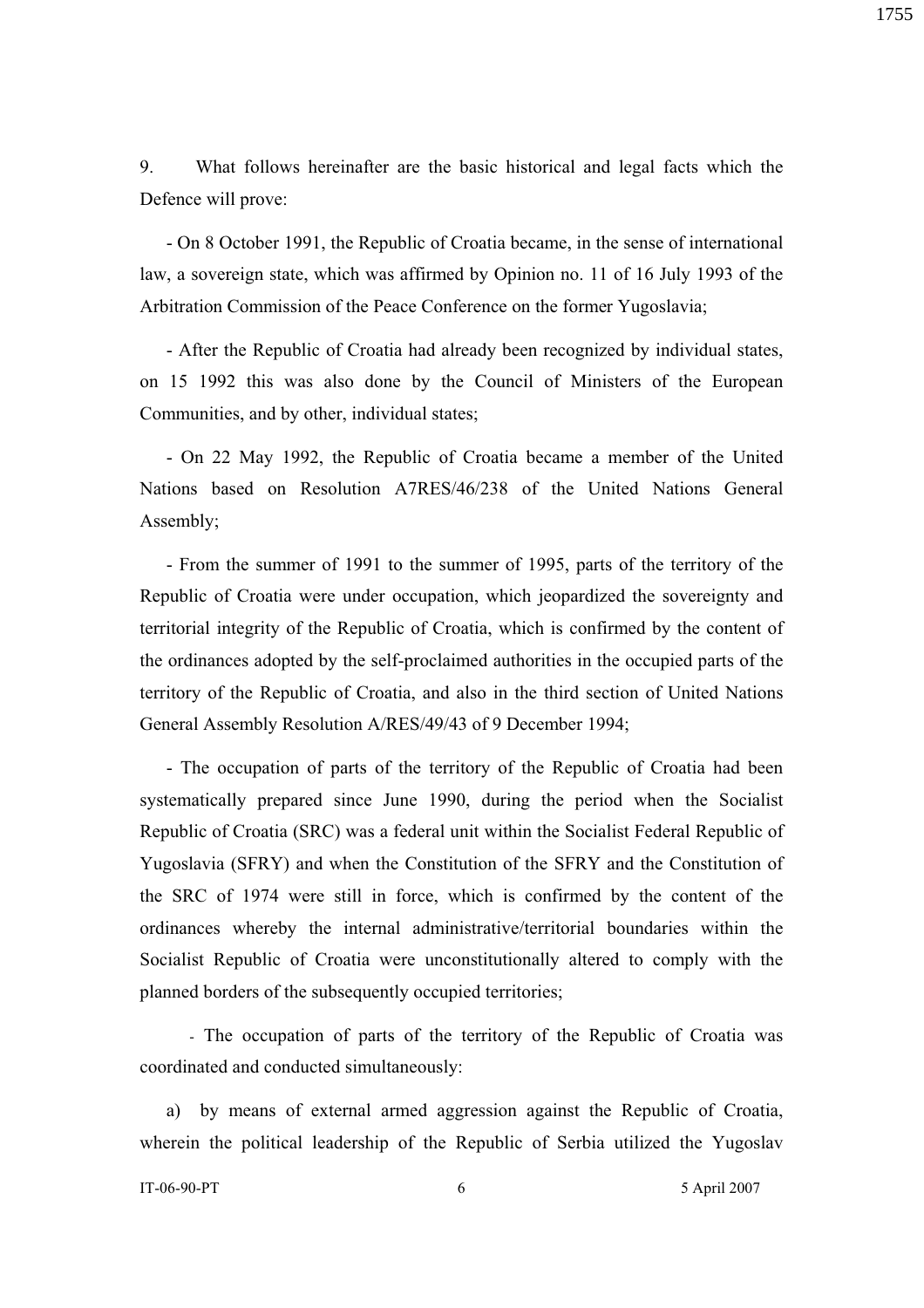People's Army for armed attacks against the Republic of Croatia and the violent seizure of parts of its territory, and

b) by means of internal armed rebellion of a portion of the local Serbian population of the Republic of Croatia, referred to as a "revolt of the Serbian people", whose political leadership was an exponent of the political leadership of the Republic of Serbia, while their local armed units (so-called Territorial Defence) were an adjunct of the Yugoslav People's Army (JNA), which is apparent from the content of the ordinances adopted by the self-proclaimed authorities in the occupied parts of the territory of the Republic of Croatia;

c) The occupation of parts of the territory of the Republic of Croatia was conducted with the intention of their secession from the Republic of Croatia, which is confirmed by the content of the ordinances adopted by the self-proclaimed authorities in the occupied parts of the Republic of Croatia and specified in point 2 of the United Nations General Assembly Resolution A/RES/49/43 of 9 December 1994;

 d) The objective of the attempt to implement secession of the occupied parts of the territory of the Republic of Croatia was to integrate these territories into the Republic of Serbia, subsequently the Federal Republic of Yugoslavia (Serbia and Montenegro), which is confirmed by the content of the ordinances adopted by the selfproclaimed authorities in the occupied parts of the territory of the Republic of Croatia, and also confirmed in point 2 of the United Nations General Assembly Resolution A/RES/49/43 of 9 December 1994;

10. The intention was to execute secession of the occupied parts of the territory of the Republic of Croatia by creating an unconstitutional entity in that territory, called a "republic" (the so-called "Republic of Serbian Krajina" or "RSK"), which was supposed to acquire all of the qualities of a sovereign state in the sense of international law and international legal subjectivity, and that is apparent from the content of the ordinances adopted by the self-proclaimed authorities in the occupied parts of the territory of the Republic of Croatia;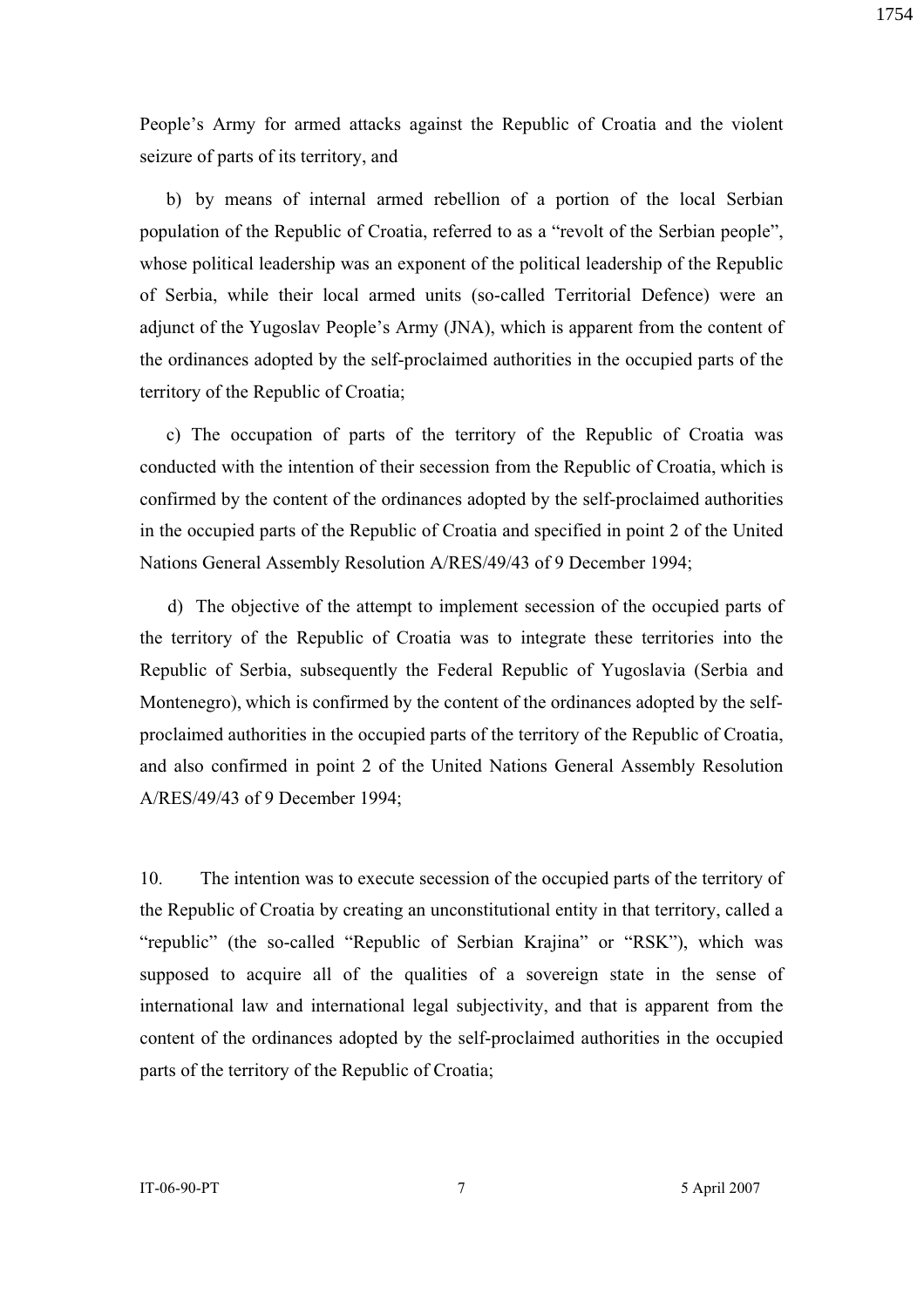11. Concepts on the status of the so-called "Republic of Serbian Krajina" and its predecessors, the "Serbian autonomous districts" and "Serbian districts", created in the occupied territory of the Republic of Croatia, changed with time:

a) beginning with "unification with the Republic of Serbia",

b) self-proclamation of the "Serbian autonomous districts" and "Serbian districts" as federal units within the SFRY in which only Serbia and Montenegro remained,

c) through the integral concept of the creation of a "common state of the Serbian people",

d) to the concept of a complex state, meaning the creation of a "Serbian federation of all Serbian states",

e) which is apparent from the content of the ordinances adopted by the selfproclaimed authorities in the occupied parts of the territory of the Republic of Croatia;

12. The essential feature of the so-called "Republic of Serbian Krajina", unconstitutionally created in the occupied parts of the territory of the Republic of Croatia, were:

– the lack of democratic legitimacy and non-existence of any continuity with any state,

– ethnic cleansing of the occupied parts of the territory of the Republic of Croatia of all non-Serbian populations, as a permanent threat to its internal stability, and the simultaneous creation of an ethnically homogenous Serbian state in which each individual of Serbian ethnicity in the territory of the Republic of Croatia entered in the records as a citizen of the SFRY, was also its citizen, while every citizen "who participated in the resistance against the enemy by arms or other means" was simultaneously a member of the Serbian Army of the Republic of Serbian Krajina,

– systematic and constant use of armed force against the Republic of Croatia through the military operation of the occupying JNA and paramilitaries and parapolice and the terrorist activities of local armed units (so-called Territorial Defence) that were merged with the JNA in 1991;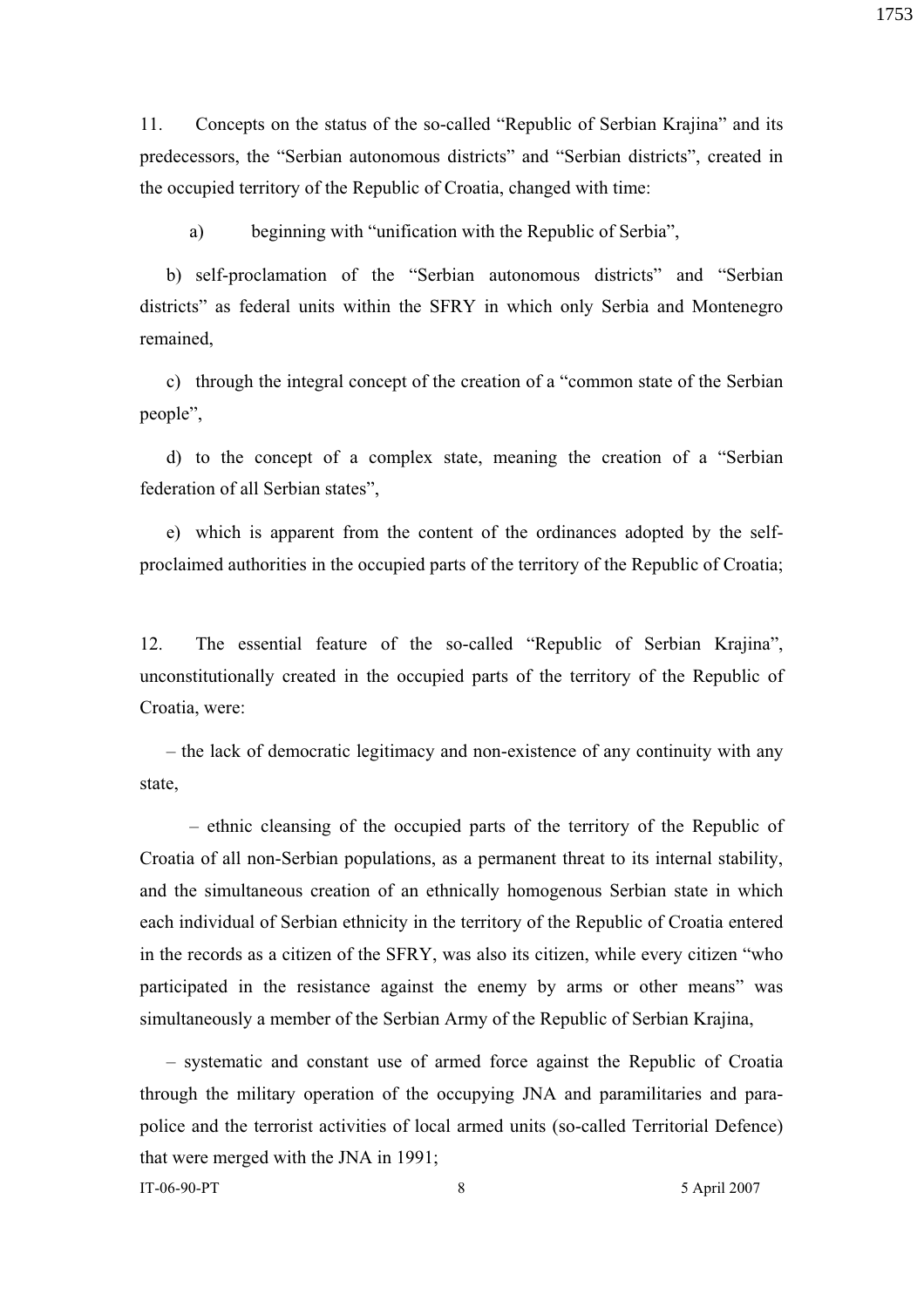1752

– the direct financing of the self-proclaimed authorities in the occupied territory of the Republic of Croatia by the Republic of Serbia, and

– the constant financial, material, military and staff support, and the deployment of so-called Serbian volunteers and their squads, and the overall logistical support to the self-proclaimed authorities in the occupied territory of the Republic of Croatia constantly rendered by the political leadership of the Republic of Serbia,

– which is confirmed by the content of the ordinances adopted by the selfproclaimed authorities in the occupied parts of the territory of the Republic of Croatia, and also confirmed by the United Nations General Assembly Resolution A/RES/49/43 of 9 December 1994;

13. The so-called "Republic of Serbian Krajina", unconstitutionally created in the occupied parts of the territory of the Republic of Croatia, was never recognized by any state, nor were the qualities of a sovereign state in the sense of international law nor international legal subjectivity ever acknowledged in its case, which is a more than generally known fact.

14. The armed forces of the Republic of Croatia had the constitutional obligation to protect the sovereignty and independence of the Republic of Croatia and defend its territorial integrity, which is stipulated by Article 7(1) of the Constitution of the Republic of Croatia and in accordance with the international law.

15. The operation of the armed forces of the Republic of Croatia (the military actions known as Operations Miljavac Plateau, Maslenica, Medak Pocket, Flash, Storm and others) were undertaken with the objective of liberating the occupied parts of the territory of the Republic of Croatia, including the elimination of immediate threats to the lives of inhabitants and prevention of the destruction of property, caused by the armed (military and paramilitary, para-police and/or terrorist) attacks of occupation units launched from the occupied territories – and this action complied with the constitutional duty of the armed forces of the Republic of Croatia to protect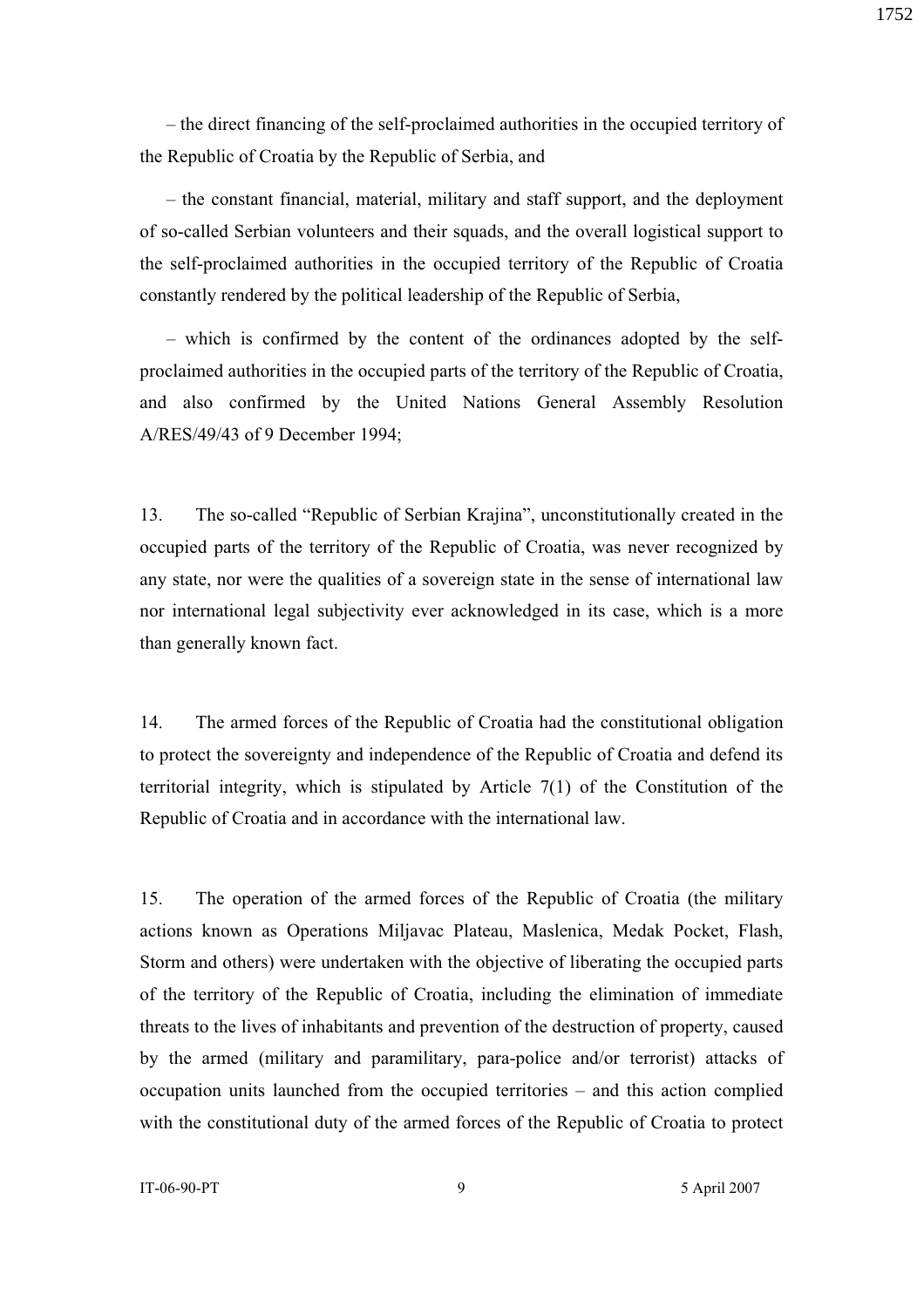the sovereignty and independence of the Republic of Croatia and the defence of its territorial integrity.

16. During the liberation of the occupied territories of the Republic of Croatia, the armed forces of the Republic of Croatia operated on behalf and under authorization of a sovereign state with international subjectivity. By liberating the territories of the Republic of Croatia – in which an unconstitutional entity with neither democratic legitimacy nor international subjectivity had been formed – the armed forces of the Republic of Croatia suppressed an armed rebellion and eliminated the consequences of external armed aggression. They simultaneously brought to those territories the national (constitutional) and thus international legal order as a component thereof, with all of the rights, obligations and duties ensuing terefromh according to the Constitution and laws of the Republic of Croatia and the international instruments enacted and ratified by the Republic of Croatia. Thus, it was the right of the Republic of Croatia, in compliance with its Constitution and international law, to undertake military action at the moment when it assessed that overall geopolitical circumstances (taking into consideration the connection with the crisis in Bosnia-Herzegovina) were most conducive.

17. According to the Croatian official statistics, the total sum of all damages caused by the war and occupation was US\$ 37.119.679.000.

According to official statistics, in July 1995, there were 384,938 displaced persons and refugees accommodated in the Republic of Croatia, who were cared for by the state, which allocated US\$ 528.000.000 annually for the care of displaced persons and refugees. According to data released in April 1997, in Croatia's Homeland War, 10.668 persons were slain, 2.367 persons were forcibly seized, detained and listed as missing, 37.180 persons were wounded, 19.224 persons are registered as disabled, and 4.273 children were orphaned.

18**.** The Republic of Croatia initiated the military action called Operation Storm after it had exhausted all possibilities to peacefully settle the matter of restoration of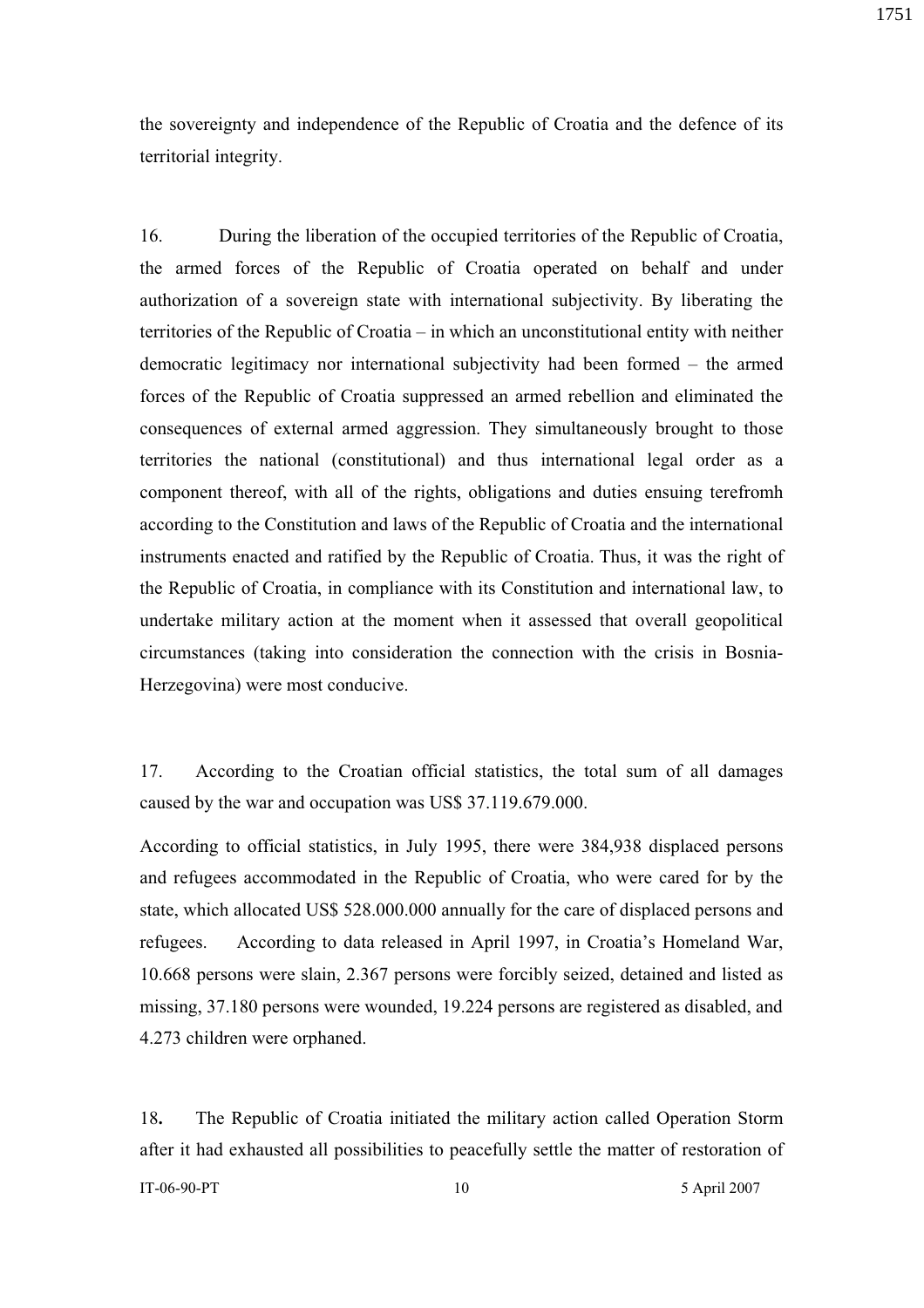the occupied territories to its constitutional order by means of negotiations with the local Serbs, with mediation by the international community. Given all previous experiences in negotiations, there were no guarantees that the leadership of the local Serbs would accept the peaceful solution that was proposed by the international community during negotiations in Geneva. Through its Constitution and laws, the Republic of Croatia guaranteed cultural and territorial autonomy to the Serbian ethnic

minority, albeit without the attributes of statehood, and guaranteed protection and exercise of minority rights, as well as amnesty from criminal prosecution.

19. The political leadership of the Serbs in Croatia, under the influence of the policies conducted by Slobodan Milošević, like the majority of the Serbian minority in the territories under the protection of the United Nations, would accept nothing other than their self-proclaimed state in Croatia's territory, as a component of the concept of "Greater Serbia", and they refused to even "touch" the Z-4 Plan, which proposed the concession of a "state within a state" to them. The ineffectiveness of the international community in the resolution of the crisis in the territory of the former Yugoslavia was one of the reasons for implementation of the military action known as Operation Storm, because Croatia was threatened with the prospects of the so-called "Cyprus syndrome".

20. Vance's peace plan had not been carried out because the Serbs refused to implement those portions thereof that clashed with their concept of state creation, while the UPROFOR, and later UNCRO, troops had no mechanisms to compel the Serbs to the provisions of the peace plan. Thus, the complete demilitarisation of the territory was never implemented, for Serbian paramilitary formations were never disarmed, and the Serbs had their own military forces, the "Serbian Army of Krajina" (known as the "SVK"), throughout this period. This army constituted a clear threat to the development and survival of the Republic of Croatia, and the fundamental form of this threat was formally expressed through the so-called "secured threat strategy" or "reprisal strategy", which implied artillery and missile attacks on cities in the free territory of the Republic of Croatia, to keep Croatia from resorting to military means to liberate the then occupied parts of its national territory.

IT-06-90-PT 11 5 April 2007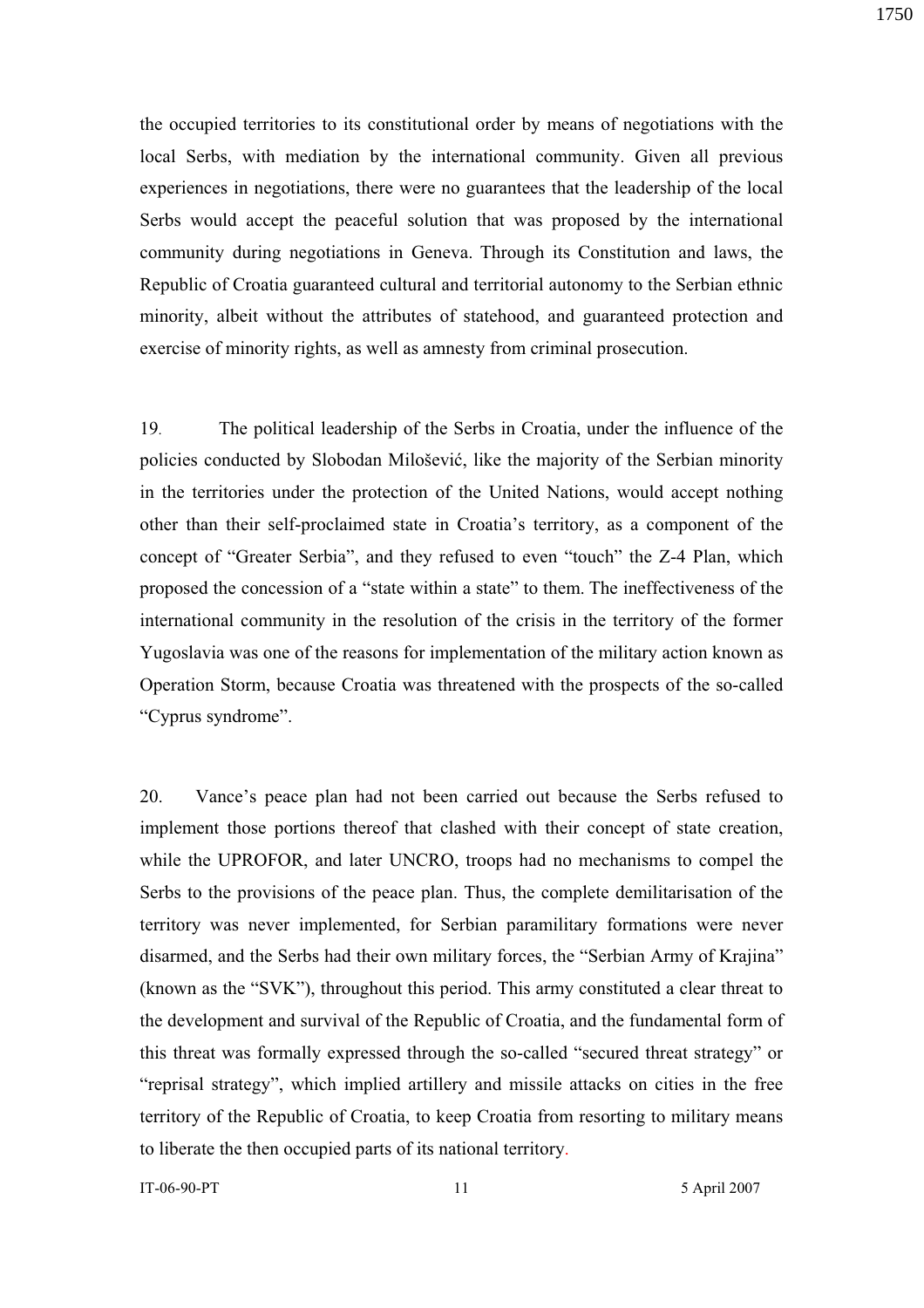1749

That is, *inter alia*, clairvoyant from the fact that during Operation Flash, the artillery units of the "SVK" fired cluster bombs (known as "Orkan" projectiles) exclusively and indiscriminately on civilian targets in the territory of the city of Zagreb.

The "SVK" did not just have the function of "defending the RSK", i.e. maintaining the state of occupation of a portion of the territory of the Republic of Croatia, rather, with the comprehensive assistance and support of the JNA, it also underwent trained for further offensive operations.

That becomes apparent from the fact that in June 1995 the Special Units Corps was formed as an assault and manoeuvre force and strategic reserve of the General Staff of the "SVK", which was supposed to be deployed for the first time in the final phase of the attack launched by the forces of the "SVK" and the "Army of the Republika Srpska" ("VRS") during June and July 1995 against the forces of the Army of Bosnia-Herzegovina and the Croatian Defence Council (HVO) in the territory of Western Bosnia, and its deployment was in fact prevented by Operation Storm.

The execution of the plan to occupy Western Bosnia not only would have led to genocide, probably of greater proportions than that which had already occurred in Srebrenica, but it would have also considerably improved the operative and strategic position of the "RSK", which would have in turn rendered even more difficult, if not prevented outright, the resolution of the problem of reintegration of the then occupied territories of the Republic of Croatia into its state administrative and legal system.

21. According to the Vance plane, police forces that would have corresponded to the ethnic composition of the population prior to the war were never introduced. Not one Croatian displaced person returned to the territory under UN protection, while the Croats that had remained were expelled, or killed (approximately 600 during the UN's mandate). Croatian authority over the so-called "pink zones" was never restored, even though this was specified by the Vance Plan. The peaceful reintegration of Eastern Slavonia is a divergent example, but the Serbs, in contrast those in the territory under UN protection, accepted reintegration and signed the Erdut Agreement, while the UNTAES had a mandate from the United Nations to execute this Agreement, and Eastern Slavonia was peacefully reintegrated into Croatia's constitutional order.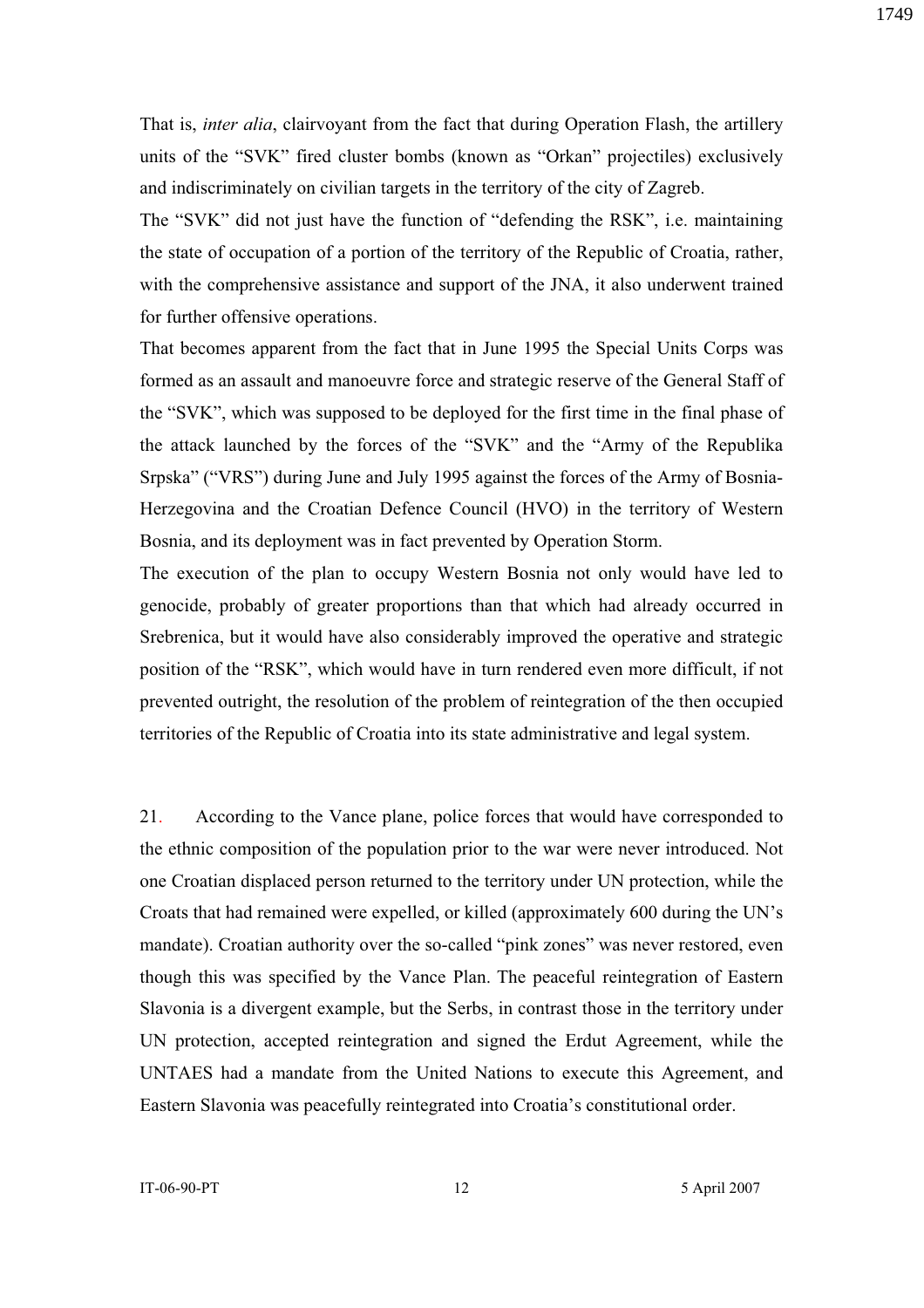22. It is not accurate that the evacuation of the Serbian population from the territory under UN protection was prompted by "excessive shelling". The shelling was directed solely against military targets, entirely in line with military standards. The departure of the Serbs had already been planned in advance and organized by their own political and military leadership, based on previously formulated contingency plans in case their forces suffered military defeat, because they did not wish, under any circumstances, to live in the Republic of Croatia as an ethnic minority. Additionally, they feared retaliations due to the crimes committed against the Croatian population in the so-called "RSK", while some of them departed, despite a call by President Tuđman that they remain, due to propaganda about the "genocidal" nature of the Croatian people and the Croatian authorities, deemed 'Ustasha-like', an image systematically fomented by Serbian political discourse and the Serbian media.

There are no grounds to back the assertion made in Pre-Trial Brief that the leadership of the "RSK" ordered the evacuation of the civilian population to, *inter alia*, alleviate the concern of members of the "SVK" over the fate of their families, because it was precisely this dictated evacuation of the civilian population that accelerated the departure of members of units from defensive positions.

The fact that individual components of the so-called "Krajina" military formations were evacuated even before the population, also testifies to the fact that this was not a matter of concern for the civilian population.

This assertion is apparent from the documentation (AFS from pilotless aircraft) indicating that during withdrawal of "SVK" units in the direction of Bosnia-Herzegovina, a military column halted an already formed column of refugees, passed it and set off toward the border of Bosnia-Herzegovina before the civilians.

IT-06-90-PT 13 5 April 2007 23. President Tuđman was aware of the plans for the departure of the Serbs and did not prevent them by force; rather, he left exit routes for withdrawal, but had he "shut off these routes", there would have been far more casualties among Serbian civilians and soldiers. He was also aware of already-initiated process of movement of the Serbian population from the occupied territories of the Republic of Croatia, which became more intense after Operation Flash, and particularly after the successfully completed operations in the Livno and Kupres combat zones. In this regard, President Tuđman clearly perceived the danger of cutting off all

1748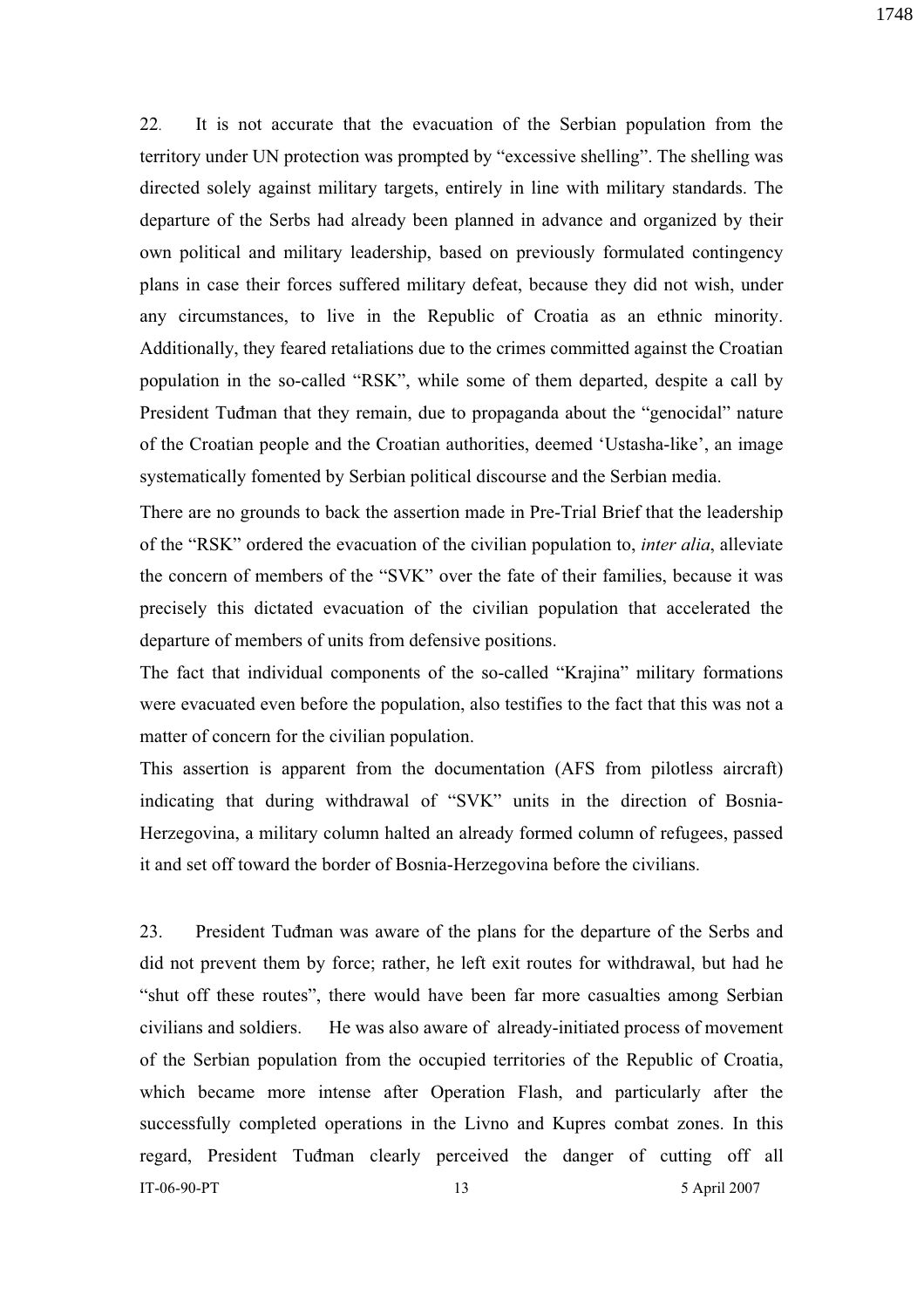communication routes leading from the Republic of Croatia toward Bosnia-Herzegovina, for the army of the "RSK" would have been forced to organize a stiff and fateful defence, which certainly would have led to a much higher number of casualties, both among the "defenders" and among the civilian population. This is why the withdrawal (evacuation) routes were left open.

24. The defence shall demonstrate that a part of the Serbs left prior to the commencement of Operation Storm, a part while the Operation was still ongoing, and a part after Operation Storm, with the assistance of the international community and under the protection of the Croatian Police.

25. The Indictment and the Pre-Trial Brief contradict the statements of the Prosecution made in other cases, particularly in the case against Martić. It would appear that the Indictment in the ongoing case has assumed the defence position from the Martić case in its entirety, in which the "RSK" is treated as self-organization of the Serbs against the new Ustasha-like authorities which deleted the Serbs from the Constitution, and with the sole intent of conducting genocide against the endangered Serbian people. Furthermore, the Indictment transcribes the false reports of the alleged non-governmental organization Veritas, which was established and associated with the Serbian intelligence services. Thus, in Martic case, the Prosecution stated, *inter alia*:

- that as a part of its campaign activities during the elections in 1990, the Croatian Democratic Union (HDZ) guaranteed all minority rights to the Serbs in Croatia, and the Prosecution even referred to the Charter of the HDZ and campaign fliers to back this statement;
- that the new Constitution of 1990 guarantees minority rights for the Serbs;
- that Croatia had constitutional grounds for secession from the SFRY, while the Serbs had neither constitutional grounds nor international legal grounds to form their state in Croatia;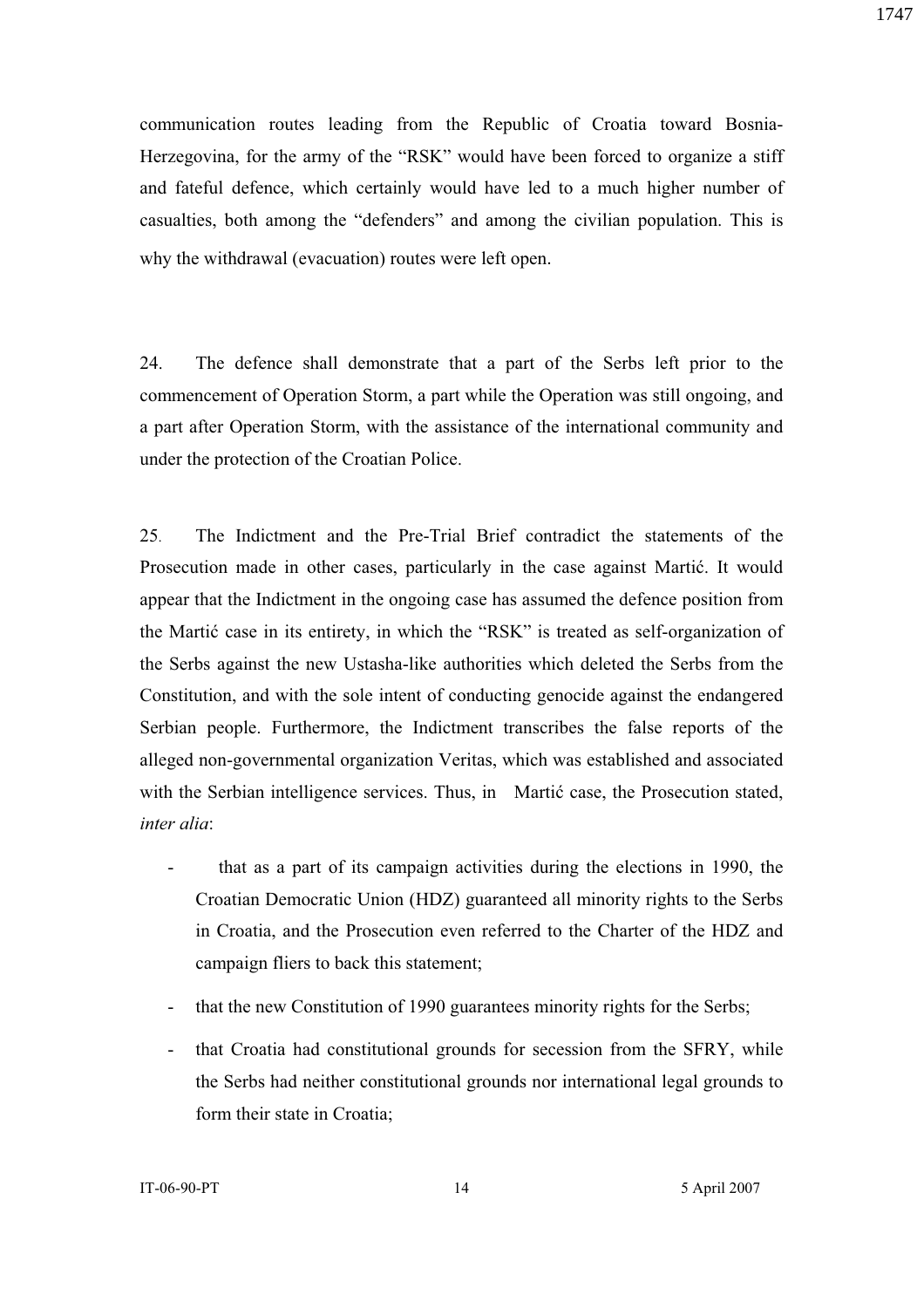1746

- that the municipalities with Serbian majorities illegally seceded from the existing territorial organization and created joint municipalities with a Serbian majority, and finally a separate Serbian state;
	- that the JNA took the side of the Serbs and armed them
- that the Serbs in their official documents referred to Croats as Ustasha and in this manner demonized them, and that propaganda was created with the objective of proclaiming the Croats fascists;
- that the "chessboard" symbol which allegedly aroused fears among the Serbs is the historical Croatian coat of arms used in both the Kingdom of Yugoslavia and the SFRY;
- that there were a large number of Chetnik extremists among the Serbs;
	- that the Serbs thwarted the Vance Plan, and that Croats were killed and expelled from territories under UN protection;
- that the political and military leadership of the Serbs did not accept negotiations for a peaceful settlement, including the Z-4 Plan, rather they worked toward unification with the Republika Srpska in Bosnia and eventual unification with Serbia;
- that the political leadership of the Serbs announced on a number of occasions that the "Serbian people do not wish to live in Croatia" rather their objective was for "Krajina" to be a part of Serbia;

The Accused is fully prepared to accept above mentioned Prosecution's assertions as accurate and consistent.

IT-06-90-PT 15 5 April 2007 26. In the Indictment, it is particularly incomprehensible to refer to the insignia worn by Croatian forces, which consisted of the historical Croatian coat of arms, and which allegedly reminded Serbs of the negative experiences of the Second World War. Since the Prosecution has opted to engage in historical interpretation, then it has neglected to specify in the Indictment that it was precisely in so-called Sector South, i.e. in Knin and its surroundings, that during World War II the notorious Chetnik division led by the priest Momčilo Đujić was active, and that it collaborated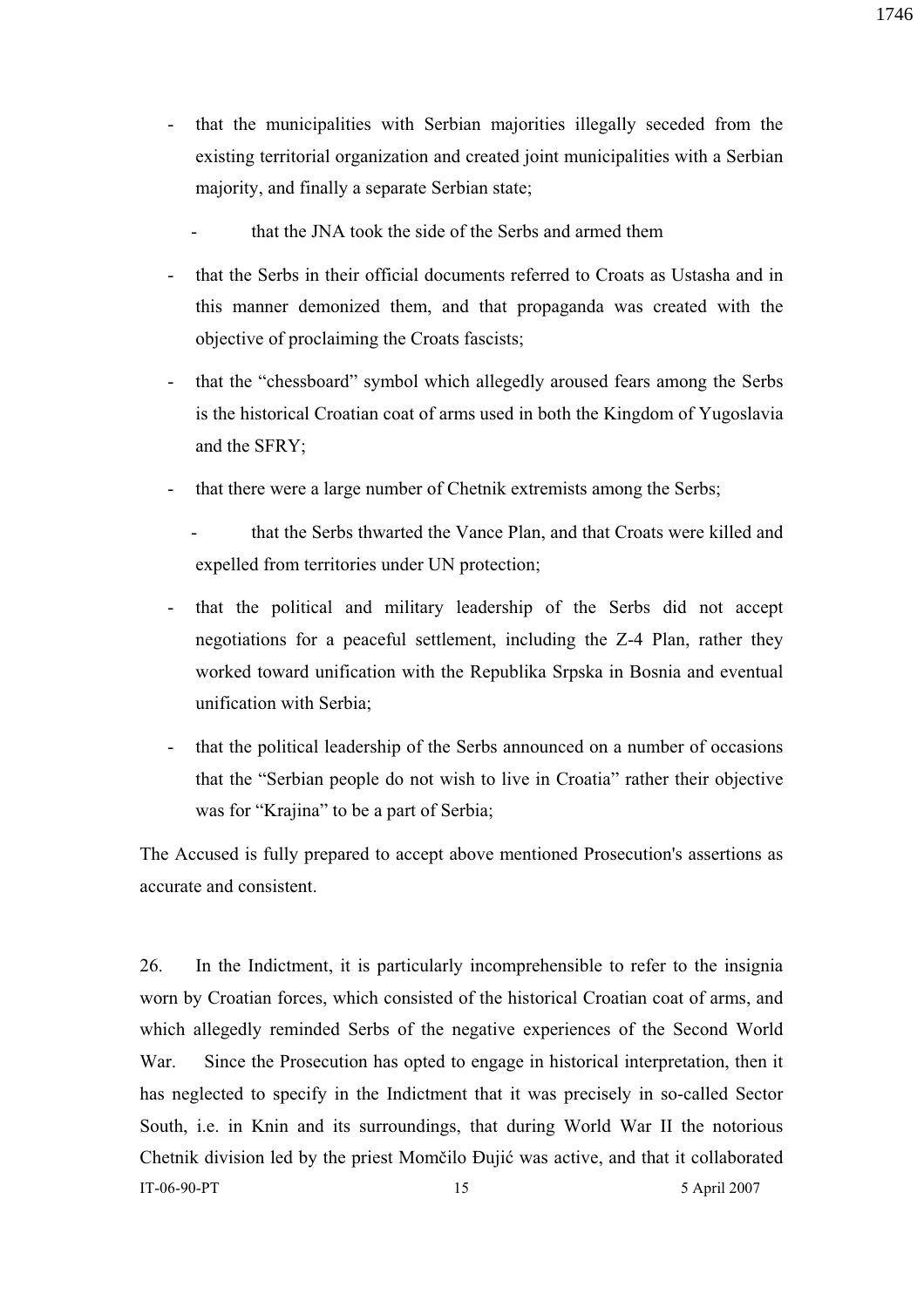with the Italian fascists to commit a large number of crimes against Croats in that region. Therefore, it is unacceptable for the Prosecution to factually and legally qualify the exact same events in the exact territory at the same time in entirely different ways in this and other cases.

27**.** The existence of a criminal plan in the manner described in the Indictment is contested in its entirety. The evidence offered in this vein is unreliable and generally based on transcripts of alleged conversations conducted by the late President of the Republic of Croatia. The Prosecution must prove the authenticity of these transcripts disputed by the Defence, and even in case they are partially authentic, the Prosecution has selectively excerpted individual sentences, taken out of context, which it believes sustain its thesis of a so-called criminal enterprise, while deliberately passing over statements that do not back its thesis. Thus, for example, in the transcript of 31 July 1995 meeting in Brijuni, which Prosecution holds as key evidence of the existence of a JCE, it cites only a part of the alleged statement made by late President Tuđman: "*that we impose such strikes against the Serbs that they practically disappear*". However, it leaves out the continuation which reads: "*or that what we do not take immediately, to capitulate within several days. (…) imposition of such strikes from several directions so that Serbian forces cannot recover, rather they are forced to capitulate."*

Thus, provided that this transcript is in fact authentic, it makes abundantly clear that it refers to the creation of a military plan aimed at imposing a military defeat on Serbian military forces which was undoubtedly legitimate military operation.

IT-06-90-PT 5 April 2007 16 28. The alleged statement about exchanges of populations is similarly taken out of context, because Tuđman, as a historian, had diverse ideas, but he never planned, nor initiated any activity that would have been aimed at the violent expulsion of populations. Tuđman was committed to a negotiated settlement of Croatian-Serbian relations, so his alleged statements about population removal must be interpreted in this sense. Since the Prosecution is engaged in citing the transcripts of President Tuđman's alleged conversations with his associates, then it "forgot to cite" the words which he uttered from the beginning, that "*crimes against Serbian civilians and their*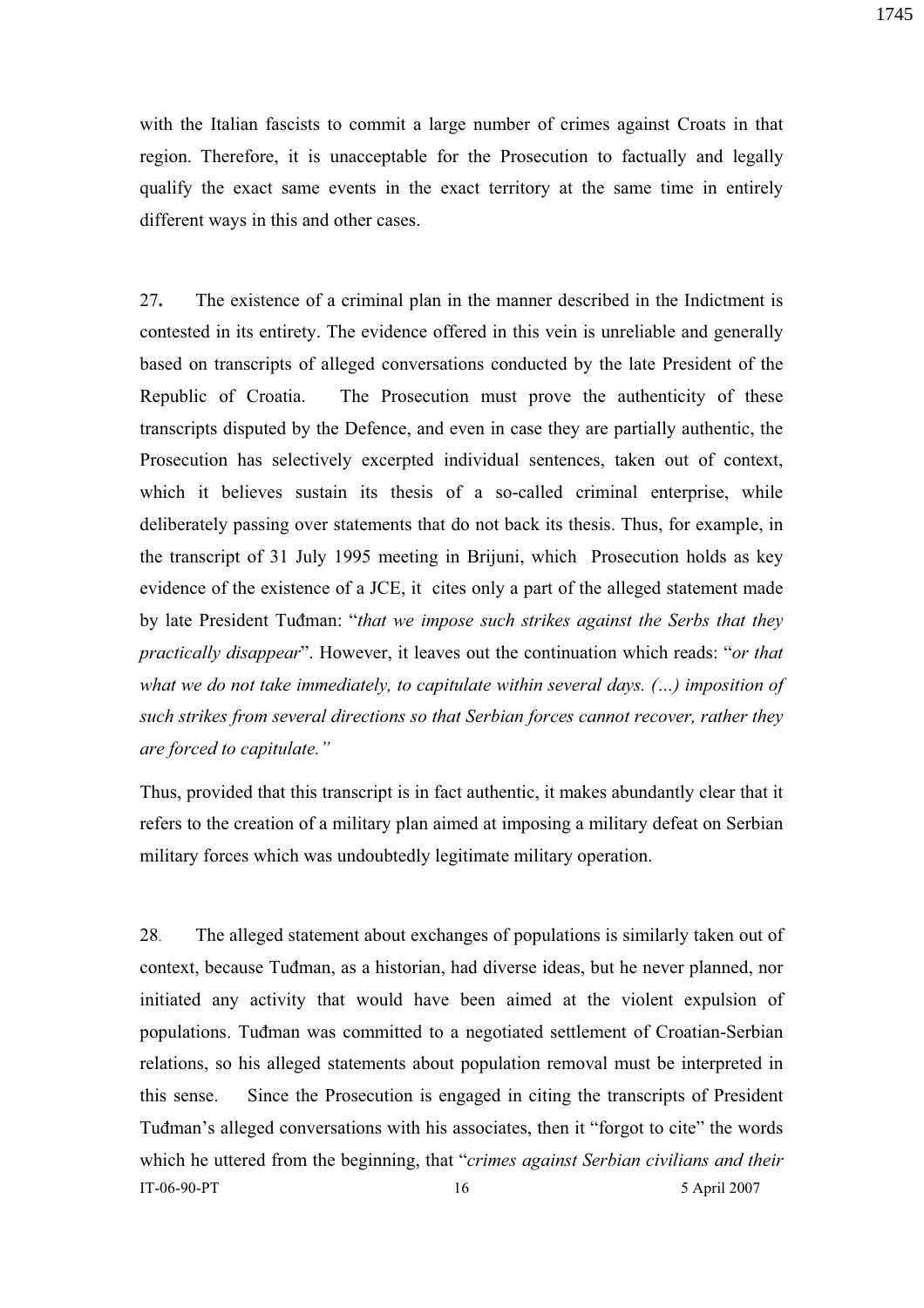*property must be prevented*", that the liberated territories must be entered "*by the military police immediately, and then followed by the civilian police*", and a series of other statements and decisions made by the Croatian leadership of the time.

29**.** The objective of Operation Storm was to liberate the temporarily occupied territories by military means, and in no manner whatsoever "ethnic cleansing". The objective of the strike by Croatian armed forces was not Serbian civilians nor their property, but rather exclusively military targets, while what civilian casualties there were can be classified as collateral victims. The Croatian armed forces, including the Special Police, were specially trained and warned that they were obliged to adhere to the international laws of war.

30. The Accused did not command all units of the Special Police nor the HV units, rather only the joint forces of Special Police. The Special Police units were specific-purpose units that, during Operation Storm and in the course of legal post-Storm field inspection operations, were subordinated to the General Staff of the Croatian Army and commanded by the General Staff of the Croatian Army. The Accused did not plan Operation Storm nor the post-Storm inspection operations, not even his own deployment route, which was altered by the General Staff of the Croatian Army during the course of the operation itself.

31. The Accused did not participate in any criminal plans, nor was he aware of the alleged existence of any such plan and he had nothing to do with the planning of Operation Storm, the attack and shelling of Knin, nor in so-called psychological operations. The Accused neither planned, initiated, ordered nor committed any crimes.

On the contrary, the Accused took all necessary and reasonable measures to prevent potential crimes by his subordinates, by means of training and education, special written and verbal orders calling for observance of international laws of war and redeployment of units during and after Operation Storm, largely from other regions of Croatia, to avoid retaliations.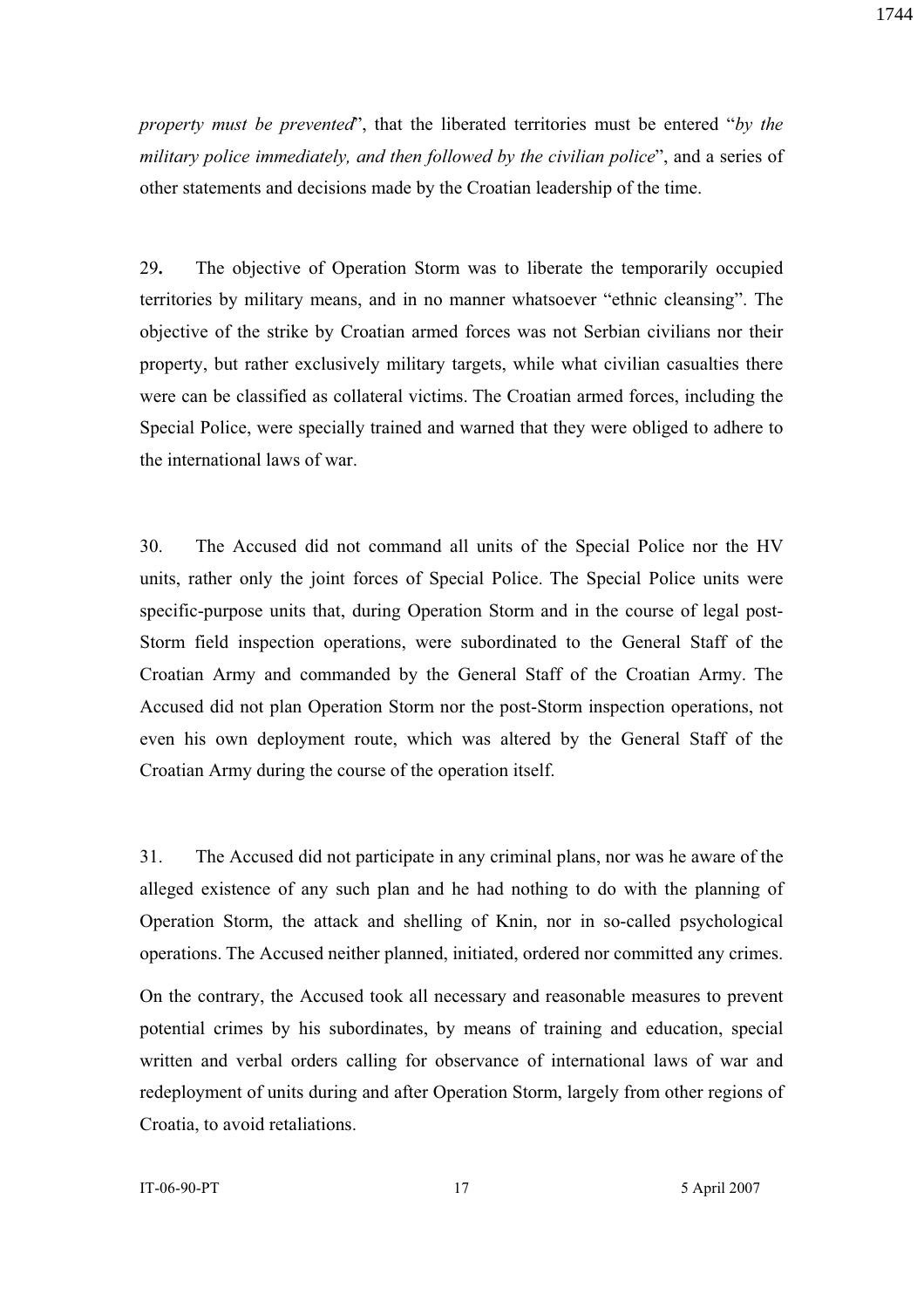32. The Accused was not informed of the alleged crimes committed by his subordinates, so in this regard all events cited in the Indictment and Pre-Trial Brief pertaining to crimes allegedly committed by members of the Special Police are contested. He was informed that the incident in village of Grubori was an armed conflict, and both the Croatian and UN police arrived on the scene, while the Accused in no way whatsoever hindered the investigation, nor was he informed by anyone that a crime had been committed. Furthermore, up to date not one of the alleged "direct perpetrators" has been identified nor prosecuted, nor has any connection between any of them and the Accused ever been established.

33. The Accused was accountable solely for the joint forces of Special Police, and he had no authority over the basic and criminal investigations police, intelligence services, Interior Ministry disciplinary tribunals, the prosecution, nor the courts, nor did he receive reports from any of them. The Accused, and the Interior Ministry special units, had exclusively military assignments during and after Operation Storm in field inspection activities, and they were not charged with establishing public peace and order, engaging in criminal investigations, processing the perpetrators of crimes, etc. Thus, the definition of the authority and jurisdiction of the Special Police's Internal Oversight Department contained in the Pre-Trial Brief is entirely incorrect.

34. The Accused reported on his activities up the chain of command exclusively to the General Staff, and not to the alleged participants in the joint criminal enterprise. It is unfounded and inaccurate to charge the Accused with the Medak Pocket Operation, because no members of the special units were charged either by the International Criminal Tribunal in the Hague nor before domestic courts for this operation.

35. After completing of the Operation Storm, individual crimes were committed, which the Accused severely condemns, but these were not a component of any alleged plan, rather these were the illegal acts of individuals. These crimes were generally committed by members of the local population and various "uniformed individuals",

.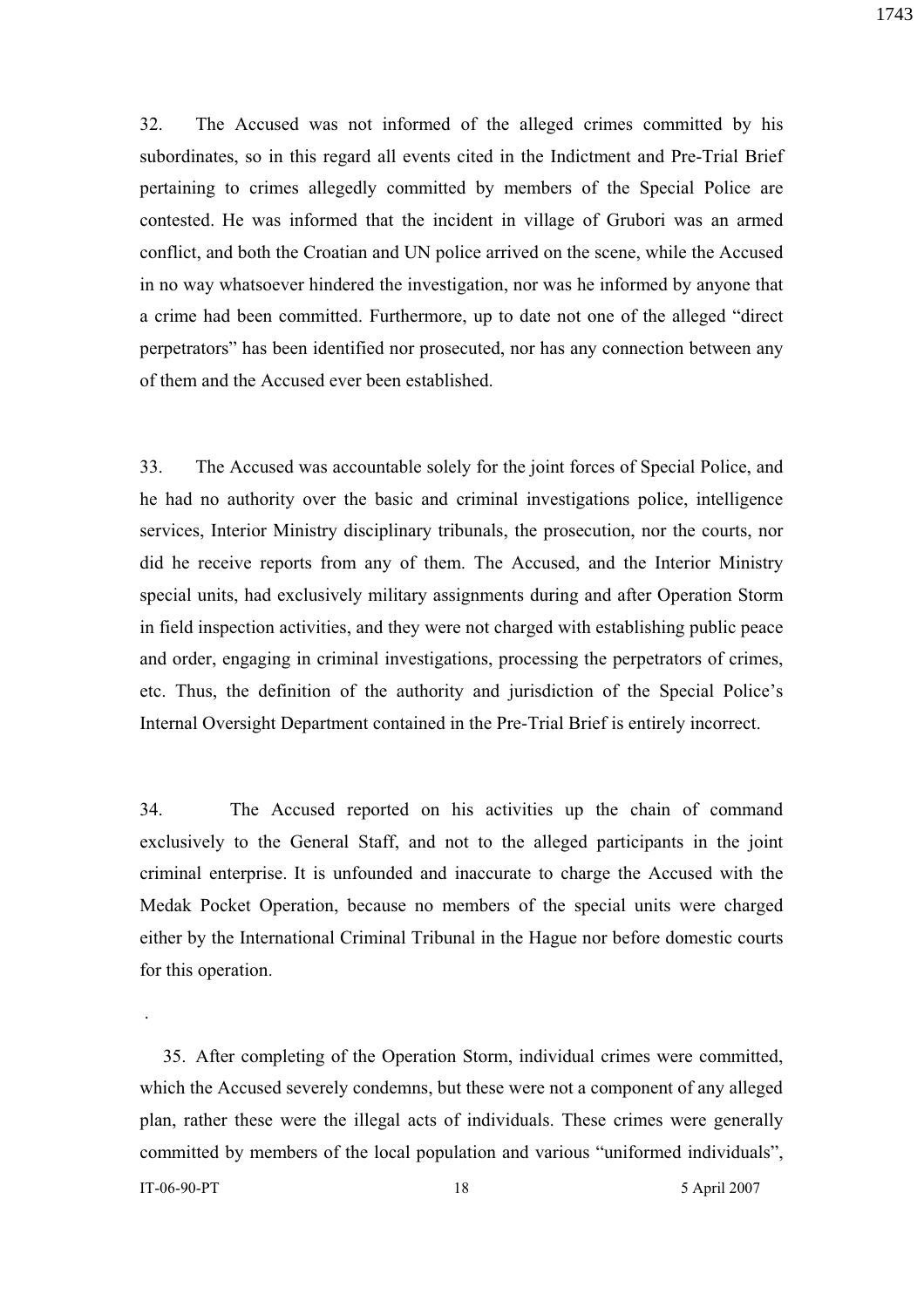primarily motivated either by retribution or material gain, which the military and civilian police and other authorized agencies were unable to prevent in total, due to the vast size of the recently liberated territory on one side, and on the other, due to the lack of police personnel.

36. Hence, under the overriding circumstances, the military and civilian police filed criminal charges for individual cases of violations of law, the relevant prosecutors filed requests for investigations and raised indictments, and the courts rendered the appropriate judgements, of which the Defence shall provide evidence. Larger towns such as Knin, Gračac, Obrovac and Benkovac were generally preserved, while the damage that did occur was generally a consequence of combat operations. Villages and hamlets were devastated, as they could not be wholly protected from irresponsible individuals, but the damage caused as a result of the four-year war and the damage caused by crimes committed after Operation Storm must be ascertained and clearly demarcated.

37. The property abandoned by the Serbs were placed under temporary state administration by a special law to protect such property and prevent any further damage, and it is true that abandoned Serbian homes were temporarily occupied by Bosnian Croats who were forcibly expelled from their own homes in Bosnia and Herzegovina. However, it is also the truth that such Serbian houses were generally preserved intact tank's to the temporarily housing. Immediately after Operation Storm, the Croatian authorities began to allow individual returns by Serbian refugees on humanitarian grounds, in the so-called humanitarian reunification of families.

38. The Serbs did not massively file requests for return, as they sought the restoration of the "RSK" as a condition for their return. The Croatian authorities adopted regulations facilitating the return of Serbs, specifying a legal procedure for the return of Serbs to their homes and the departure of Croats from these homes temporarily occupied, which required enormous amounts of funds. Here it must be emphasized that the "refugee question" is much more complex than portrayed in the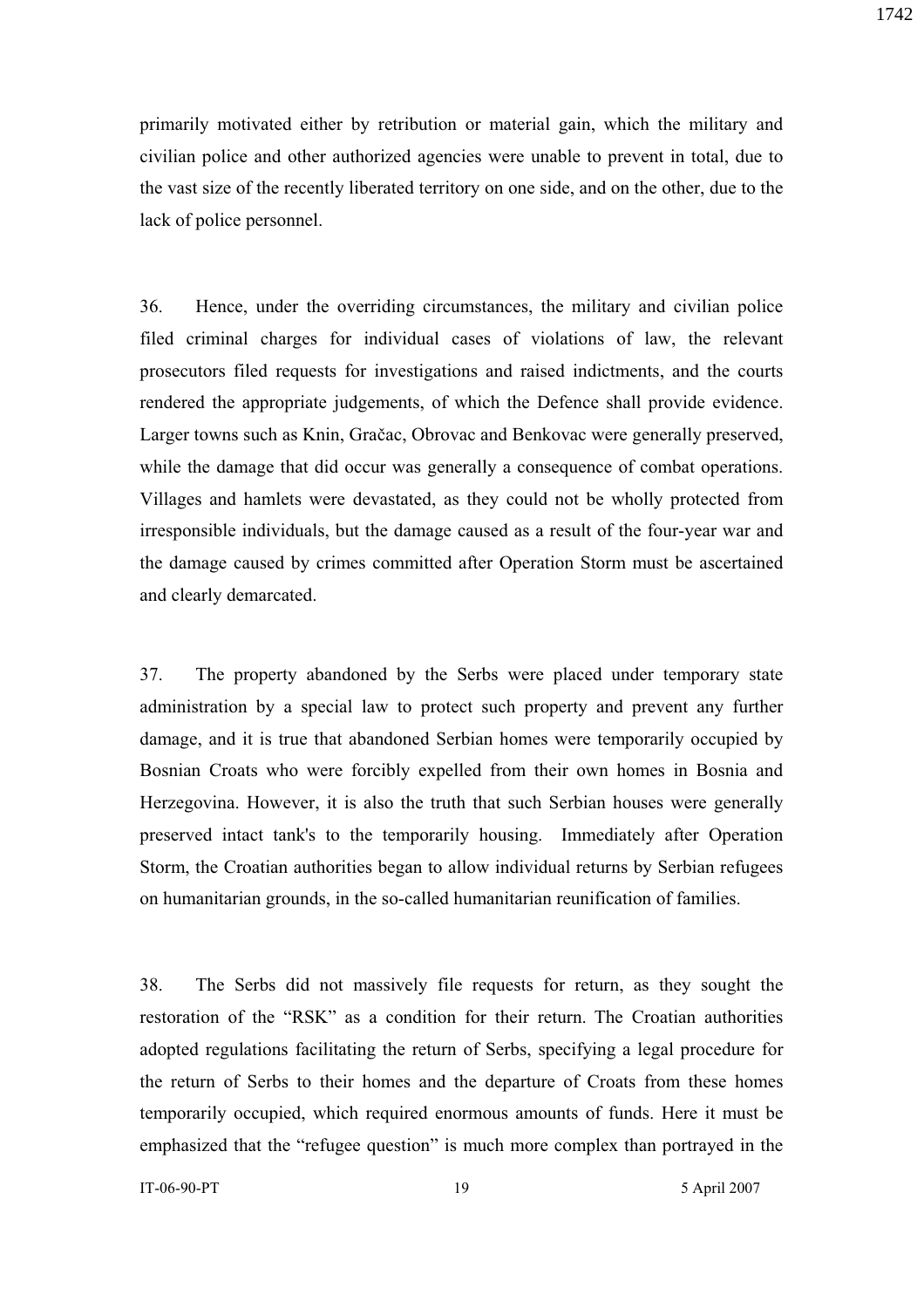Indictment and Pre-Trial Brief by the Prosecution, given that the return of displaced persons and refugees had to be voluntary and proceed in both directions. The Prosecution omits that Croats were expelled from their homes not only in Croatia but also in Bosnia and Herzegovina, in Serbia and Montenegro, and that the Croatian state had to secure conditions for their accommodation, and sometimes this entailed temporary accommodation in abandoned Serbian houses. Since the self-proclaimed authorities in Croatia, and the authorities in Bosnia and Herzegovina and in Serbia and Montenegro, did not allow the return of Croats to their homes, the return of Serbs to their homes temporarily occupied by Croats was similarly rendered difficult.

39. The Croatian authorities have invested enormous funds in the reconstruction of damaged Serbian property, generally budgetary funds, with minimum assistance provided by the international community.

## JOINT CRIMINAL ENTERPRISE

40. Even though the Prosecution is extensively discussing existence of JCE in its Brief, as well as late President Tuđman alleged historical ideas and political aspirations, there is no specific explanation about where and when the plan regarding JCE was created. The Accused submits that the Prosecution has not yet disclosed any specific document that would contain any kind of formal decision of the President of Republic of Croatia, or the Government, or of the Ministry of Defence or any other governmental institution that would unequivocally show that the JCE was established and organized. The Prosecution's claim regarding existence of the JCE is based on:

- misinterpretations of several discussions or speeches of the late President Tudman that are entirely out of the context, or could be either interpreted in a quite different way
- alleged plan of ethnic cleansing of the Krajina region of the Serb population;
- alleged Tuđman's political and/or historical ideas

#### IT-06-90-PT 5 April 2007 20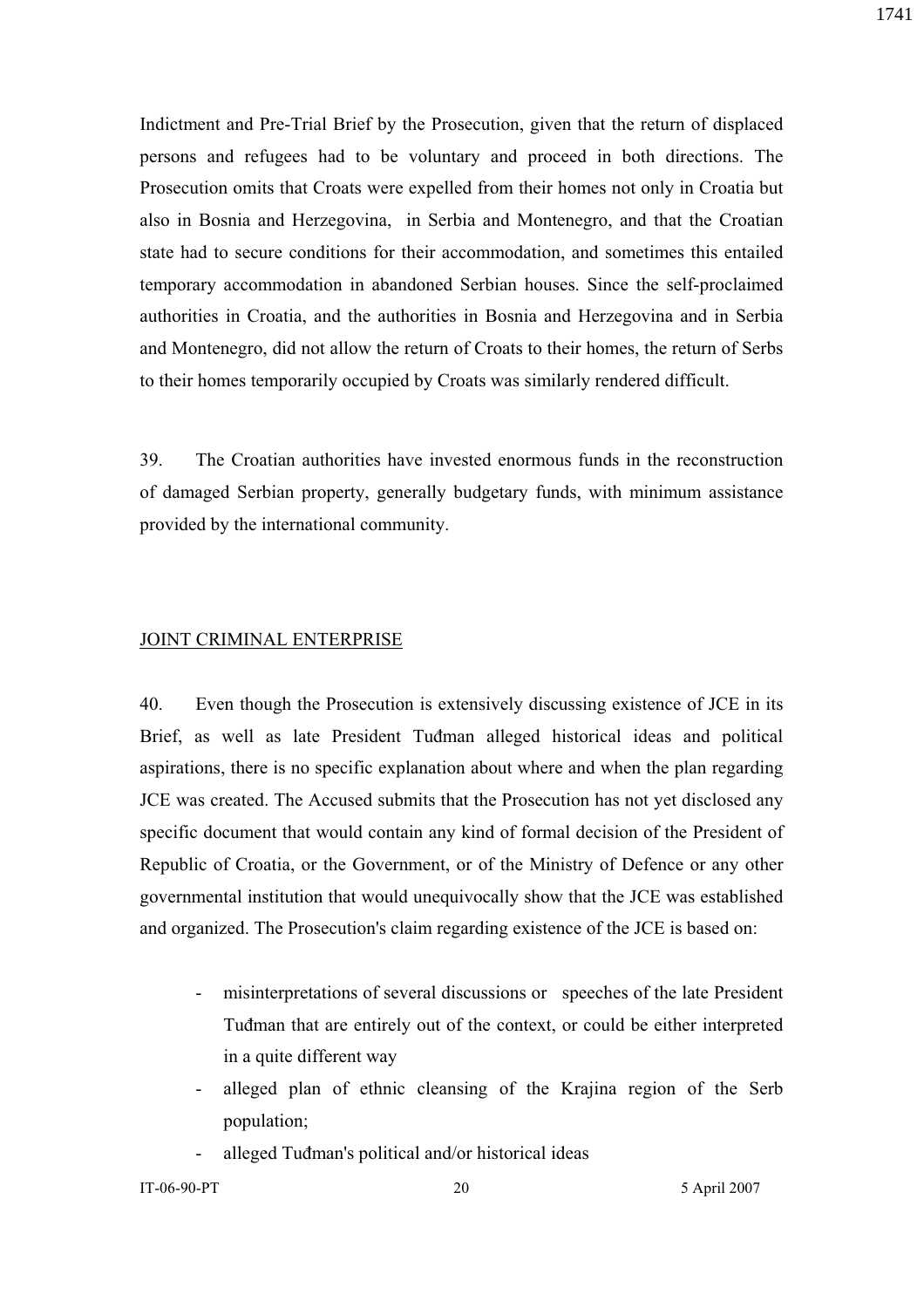misinterpretation of Croatian policy regarding the persons of Croatian nationality living outside of the Republic of Croatia

41. It is impossible or at least highly improbable that there wouldn't be at least one official document that would confirm (directly or indirectly) the Prosecution's thesis that JCE was *de iure or de facto* established with the intention to expel the Croatian citizens of Serb nationality out of the territory of the Republic of Croatia. If the Prosecution's claim is truthful, there must have been some formal decision of the President, Parliament, Executive Government, Prime Minister or some other state's institution. However, there is none. Thus, the Prosecution is building its case concerning the existence of the JCE as an alleged consequence of criminal plan, on insinuations, rumours and erroneous interpretations of events.

On the other side, in due time, the Accused will present evidence that would show that there was no JCE whatsoever..

42. In its Pre-Trial Brief, the Prosecution is developing a theory of establishment and operational functioning of the JCE which allegedly consisted of a number of individuals, out of which in the Indictment only few were named in addition to the Accused and other co-Accused. Such alternatively alleged members of the JCE are only described as: "*various officers, officials and members of the Croatian government and political structures, at all levels (including those in municipal governments and local organisations); various leaders and members of the HDZ;*  various officers and members of the HV, special Police, civil police, and other *Republic of Croatia security and/or intelligence services ("Croatian forces"); and other persons, both known and unknown.*<sup>*n*</sup> (sic!)

Such broad definition and inclusion, in reality, of an enormous and almost unlimited number of individuals, must raise the question of the nature and origin of such enterprise. Within these circumstances, what possibly could be the nature of the defence strategy when the Accused should contest the membership of an organization composed of known and unknown persons?

 $\overline{a}$ <sup>1</sup> emphasis added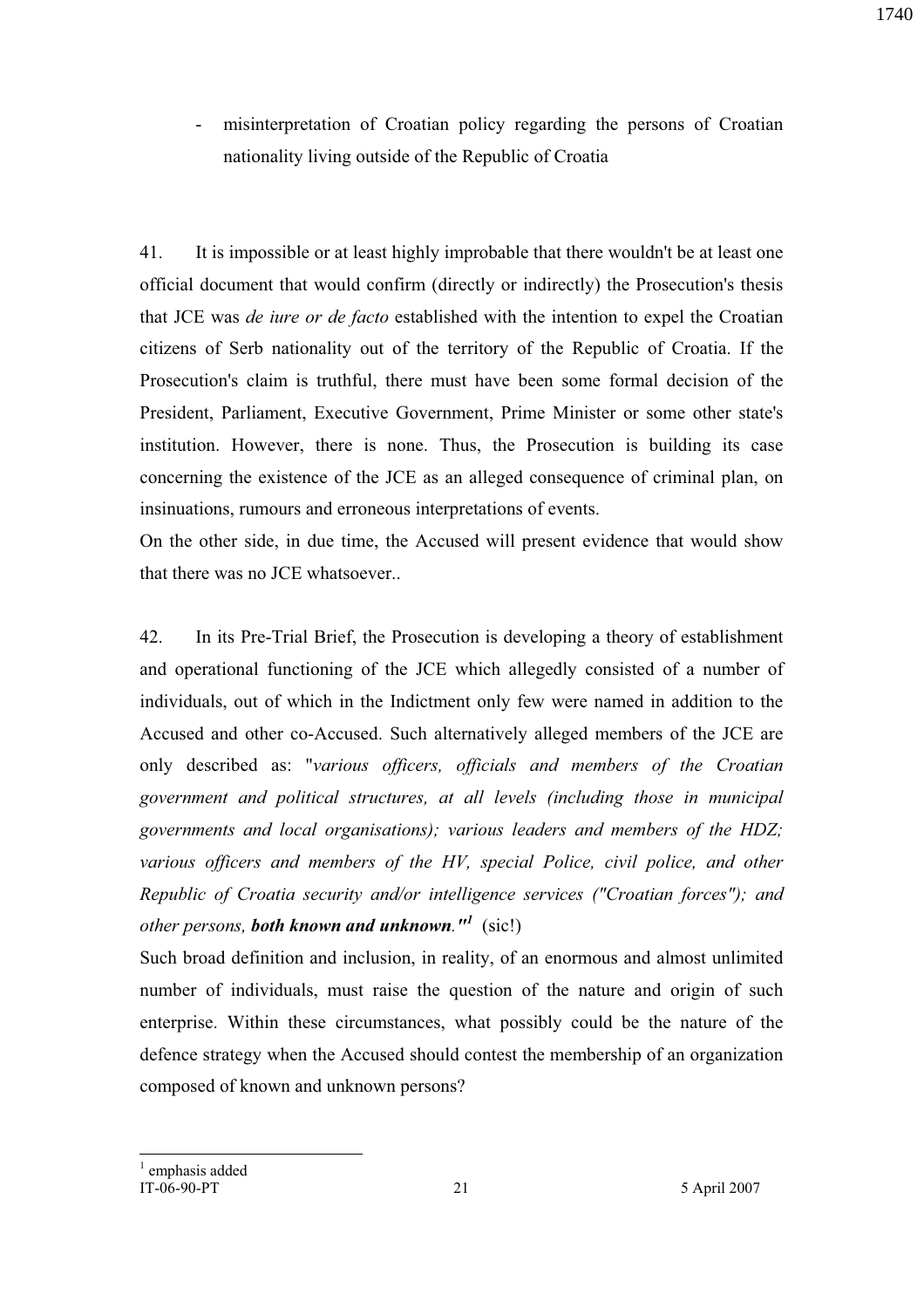43. The Accused contests all factual allegation and do not accept legal assessment thereof made by the Prosecution regarding the alleged existence of the JCE. It is the view of the Accused that such allegations are simply not accurate. The way the Prosecution presented the whole idea of the JCE is limited and selective. Complexity of the political, social and economic environment which existed in the time preceded the time in which the JCE allegedly came into existence, requires much broader approach and deeper analysis. Geopolitical situation determined both by unprecedented involvement of various international political and military organisations and domestic players from different political, ethnic, and/or national interest, prior, during and after the time relevant to the Indictment, cannot only be explained by existence of such vague concept of the JCE.

44. Furthermore, the Prosecution in the section of its Pre-Trial Brief dedicated to alleged JCE, noticeably underlines the role of late Franjo Tuđman. Among other things it points for example to his publications and various statements from the period long before the time relevant to the Indictment. The Defence sees this example as one which proves the selective approach from the Prosecution in explaining the historical background to events that are subject to these proceedings. Without being put in proper context and assessed from all angels, any particular point of view cannot be judged properly, especially considering that the proceedings before this Tribunal, are about individual criminal responsibility of individuals who are charged for committing serious violations of the international humanitarian law. Supporting its allegations, the Prosecution is also extensively quoting from other proceedings before this Tribunal both from cases in which appellate proceedings are completed and those where Appeal is pending or some other form of proceedings is still ongoing. While not contesting the right of the Prosecution to structure its Pre-Trial Brief in a way it sees fit, the Accused notes that no decision on adjudicated facts has been tendered to date, and therefore the Accused contests all this factual allegations from other cases.

45. The Accused notes that the issue related to (non)existence of armed conflict is not the only issue which has to be determined during the trial. Very often quoted Appeals Chamber's ruling from Tadić case clearly recognised that conflicts in the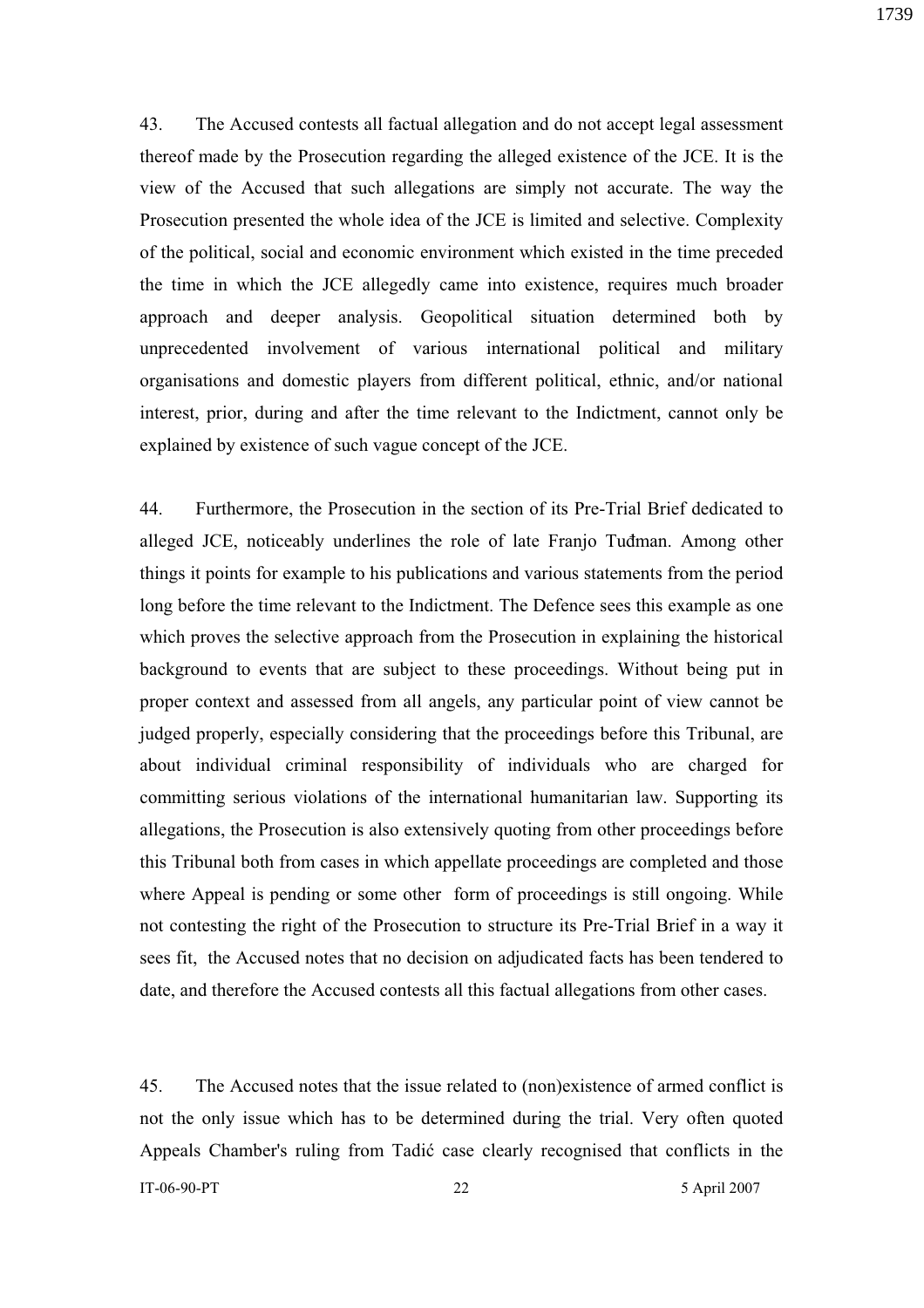former Yugoslavia at the time relevant to the Indictment could be characterized in very different ways.<sup>2</sup>

46. The Accused submission is that every alleged JCE and existence thereof must be assessed on the basis of the particular proven facts in each different case considering the political and military context in which the JCE is alleged. The current jurisprudence, with several ongoing trial and appeals on this point still to be decided, recognizes three forms of the JCE: basic, systematic and extended form. The Prosecution is pointed out on basic and (alternatively) extended form asserting that:

 "…*it is impossible to list exact identities of all members of this broader JCE with precision, but the additional members have been identified in the Indictment by group or class*…"

The Accused rejects such a characterization asserting that this is not in accordance with the fair trial principle while by this manner *he is not informed in detail of the nature and cause of the charge against him.<sup>3</sup>*

47. Article 21(4)(a) of the Statute provides that the Accused has a right to be *"informed promptly and in detail"* of the *"nature and cause of the charge against him"*. Similarly, Article 18(4) requires that the indictment contains *"a concise statement of the facts and the crimes with which the accused is charged"*. Correspondingly, Rule 47(C) of the RPE requires that the indictment should contain *"concise statement of the facts of the case and of the crime with which the suspect is charged".*

Article 14 of the International Covenant on Civil and Political Rights as well as Article 6 of the European Convention of Human Rights contain a similar standard. The comments to the Articles of the International Covenant state that the *"nature and cause"* of the charge means *"not only the exact legal description of the offence but*

 $\overline{a}$ 

1738

<sup>&</sup>lt;sup>2</sup> See, Prosecutor v. Tadić, Appeals Chamber Judgement, 15 July 1999

 $3$  Statue, Article 21 (4)(a)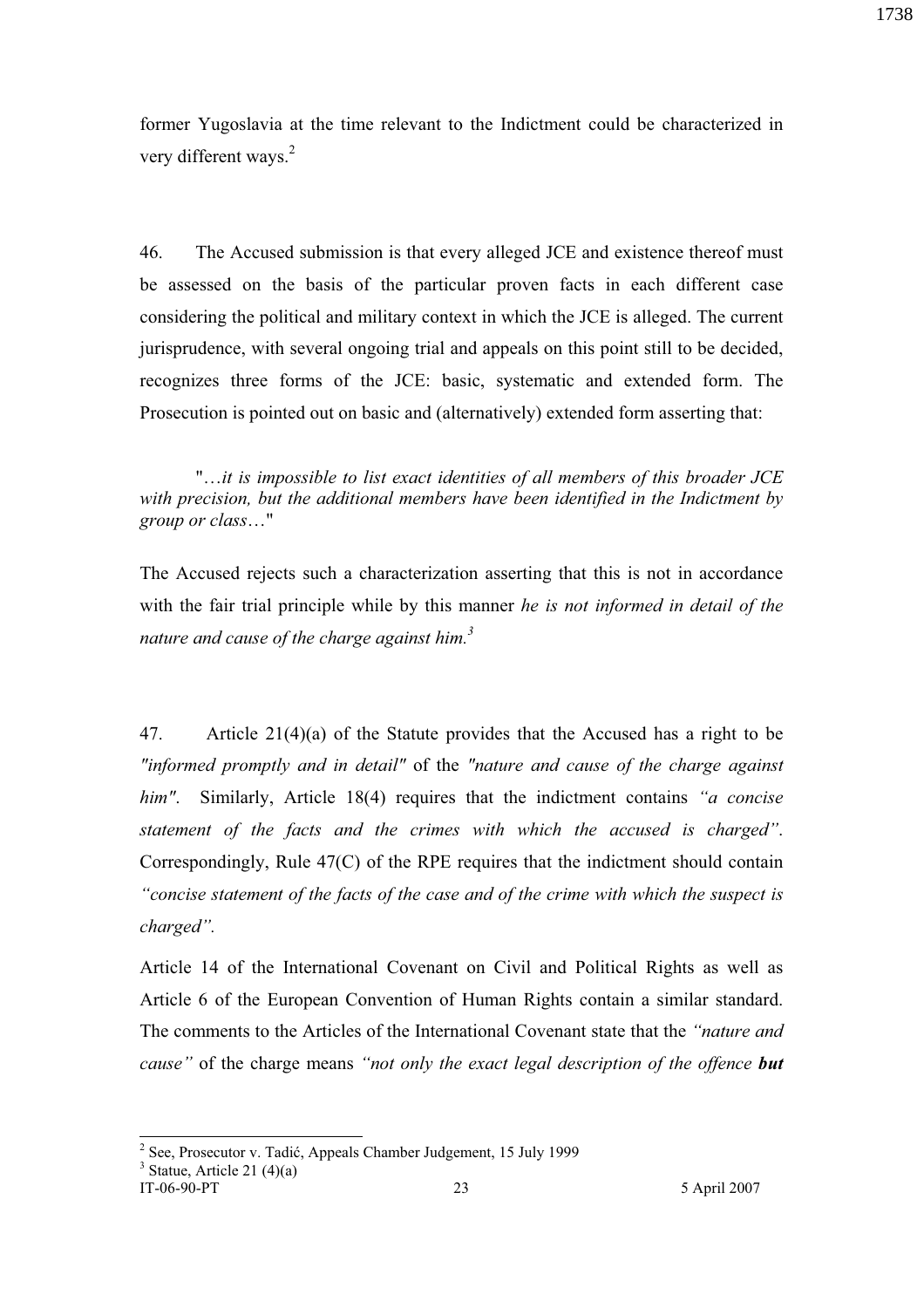*also the facts underlying it"<sup>4</sup>* The comments further state that the information must be sufficient to allow the Accused to prepare a proper defense against the charges. Thus, the Accused must be informed **in detail** of the factual allegations upon which the charges are predicated.

48. This requirement is in accord with the standard employed by the majority of national systems of justice. For example, Article 262 of the former, relevant *tempore criminis*, Yugoslav Criminal Code (1976) provides that an indictment shall contain a description of those aspects of the act that fall within the statutory definition of the offense, the time and place of commission, and "other circumstances necessary to determine the offense as accurately as possible". The Croatian Law on Criminal Proceedings, relevant *tempore criminis*, (Narodne Novine No. 110, October 21,1997) contain almost identical provision (Art. 268). Similarly, Paragraph 200 of the German Code of Criminal Procedure mandates that the indictment must identify both legally and factually the crimes charged. Thus, the German Supreme Court has held that the factual description must be *"so precise and clear that no uncertainty remains with regard to acts with which the accused is charged."<sup>5</sup>*

49. At a bare minimum, the Indictment must therefore specifically state for each offense alleged, the time, location, victim, and relevant conduct of the accused. The Indictment must further allege facts that support each material element of the offense charged<sup>6</sup>. The current Indictment fails to comply with these minimal safeguards. The Indictment alleges only in the most cursory fashion some facts supporting the charges. The Indictment spans over 3 months time frame, fails to identify actors, victims, dates, locations, conduct of the Accused, the specific mental state alleged, and other necessary elements. The failure to properly allege in detail facts regarding each of these elements renders the charges defective, therefore neither Prosecution's Pre-Trial Brief is even more decisive.

<sup>4</sup> emphasis added

<sup>5</sup> Neue Juristische Wochenschrift, 1954, p. 361.

 $6$  See e.g., U.S. v. Lopez, 2 F.3d 1342, 1368 (5th Cir. 1993), aff<sup>'d</sup> 115 S.Ct. 1624 (1995) (indictment which fails to allege each element of a criminal charge is fatally defective).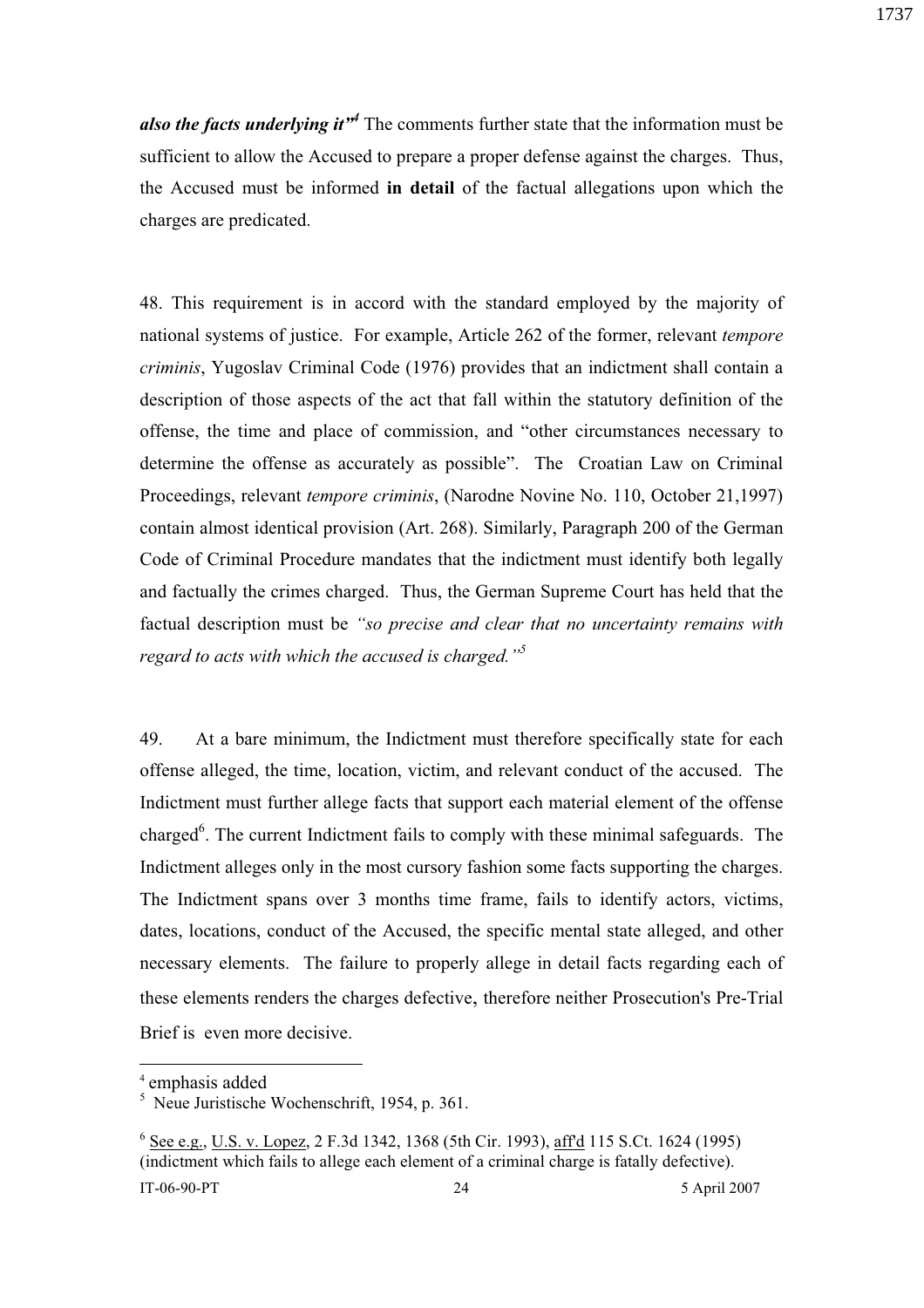50. However, there are still some notable deficiencies in the Prosecution's argument. The first of this deficiencies is, of course, proof of the well-known common design. The common design notion simplifies the argument of the Prosecution since it claims that it allows a person to be considered a co-perpetrator merely because he intellectually subscribed to plan adjudged criminal, or because alleged crime happened *in the vicinity of the Accused's subordinates.* It nonetheless remains that the role played by a person in conceiving the design and its criminality must be established. We are very far from that point despite the extremely clear case-law of the Tribunal on the matter.

51. Accordingly, the Trial Chamber in Krnojelac case, paragraph 16 of its Decision of 11 May 2000, determined what type of information must be provided to the Accused if the Prosecution is predicating the Indictment on the Accused's participation in a criminal enterprise:

*" In order to know the nature of the case he must meet, the Accused must be informed by the indictment of:* 

- *a) the nature or purpose of the joint criminal enterprise*
- b) *the time at which or the period over which the enterprise is said to have existed*
- c) *the identity of those engaged in the enterprise so far as their identity is known, but at least by reference to their category as a group*
- *d) the nature of the participation by the Accused in that enterprise"*

Failing a clear definition of the nature or purpose of the supposed criminal enterprise and the subscription of the Accused to the supposed goals, the Prosecution must establish the Accused's particular criminal intent for each crime.

52. There are two possibilities: either, the purpose of the criminal enterprise was crime against humanity and conspiracy includes discriminatory intent to participate in the crime of persecution, or the supposed criminal enterprise has another purpose, which should be defined in detail, in which case the Accused's intent to commit the crimes must be established. Hence, other than broad and sweeping generalizations, the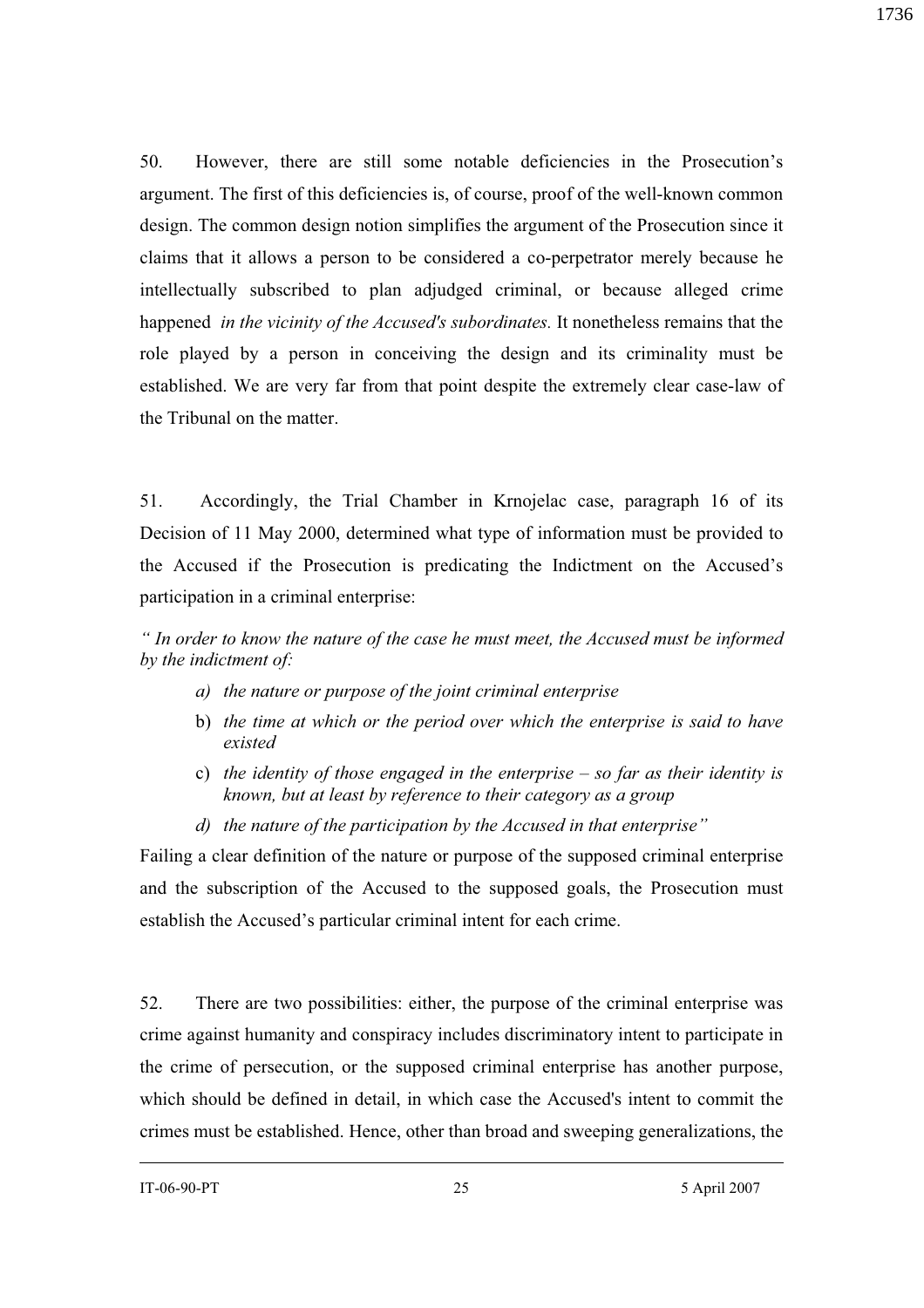indictment is vague as to the Accused's alleged exact involvement in the joint criminal enterprise and the status that should be accorded based on his alleged involvement. The Indictment does not specify all the alleged participants, coparticipants, and co-conspirators and those to have aided and abetted.

54. Paragraph 49 of the Prosecution's Pre-Trial Brief lists some but not all of the alleged members of the alleged joint criminal enterprise, and does not specify which other persons, both known and unknown, were involved.

The Prosecution must specify who are this known/unknown participants of the JCE and lists all the members of the alleged joint criminal enterprise and identify the specific units or elements within the various outfits referred to in the Indictment. The Accused is clearly entitled to know exactly with whom he is alleged to conspire with. $7$ 

55. In alleging individual responsibility, the Indictment uses the conjunctive "and" instead of the disjunctive "or" (or both of them) as is stated in Article  $7(1)$  of the Statute. Thus, it may be inferred that Markač is accused of being a participant, i.e. sharing the intent of the principal offenders, and being an aider and abettor, i.e. merely being aware of the intent of the principal offenders.<sup>8</sup>

56. Another ruling of the Tribunal in respect of the Prosecutor's obligation to state the role of the Accused or his/her course of conduct more precise in order to determine his/her personal responsibility, is The Prosecutor v. Krnojelac $^9$  where stated:

 *"Even if par…. Is considered without the allegation that the Accused* 

<sup>&</sup>lt;sup>7</sup> See, Prosecution v. Ntagerura, case No. ICTR-96-10A, Decision on the Preliminary Motion filed by Defence Based on Defects in the Form of Indictment, 28 November 1997, Para. 19 Prosecutor v. Kvočka, et.al., case No. IT-98-30 PT, Para. 22 Decision on Defence Preliminary Motions on the Form of the Indictment, 12 April 1999. The prosecution is directed to provide information that would allow for the identification of the other participants in the crimes alleged against Accused <sup>8</sup> See, Prosecutor v. Brđanin and Talić, Decision on form on Further Amended Indictment and Prosecution Application to Amend, case No. IT-99-36-PT, 26 June 2001, Para. 27, note 108,

Prosecution v. Krnojelac, case No. IT-97-25-T, Trial Judgment, 15 March 2002, Para 75 <sup>9</sup> See, Prosecutor v. Krnojelac, Decision on Preliminary Motion of Form of Amended Indictment, case

IT-06-90-PT 26 26 5 April 2007 No. IT-97-25-PT, 11 February 2000, Para. 22, so called Second Krnojelac Decision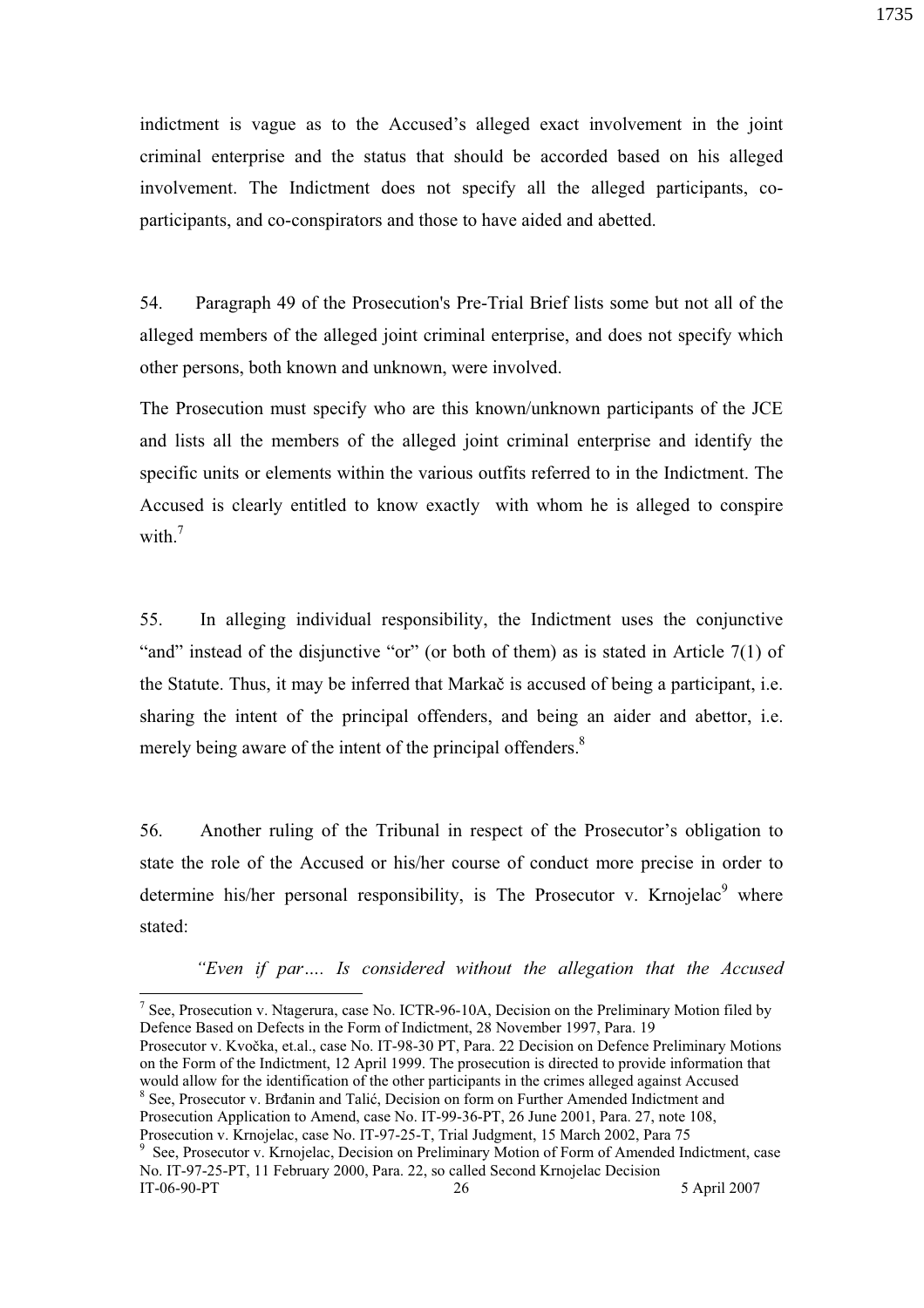*personally committed the offences, so that he remains charged with an aiding and abetting responsibility, greater precision is required than has been given. The Prosecution does not have to identify precise conversation or actions taken by accused, but the Accused is entitled to know the manner in which he is to be held responsible – for example whether it is alleged that he ordered the persecutions, countless killings….or whether he merely assisted in some other identified way. The Accused is entitled to a specific, albeit concise, statement in the indictment of the nature and extent of his participation in the several courses of conduct alleged."* 

The Prosecution must prove common state of mind for co-perpetrator, like in Krstić case: "*If the crime charged fell within the object of the JCE, the prosecution must establish the accused shared with the person who personally perpetrated the crime the state of mind required for that crime"<sup>10</sup>*

"*A co-perpetrator of a JCE shares the intent to carry out the JCE and performs an act or omission in furtherance of the enterprise."<sup>11</sup>* The shared intent may, and often will, be interfered from knowledge of the plan and participation in its advancement. Acting with such intent – express or inferred – is usually referred to as acting n pursuance of the common criminal design.

Further on, the Prosecution must prove knowing assistance for an aider or abettor:

## "*Liability on the basis of a JCE requires a knowing assistance or encouragement for an aider or abettor.."<sup>12</sup>*

If the crime went beyond the enterprise, the Prosecution need to prove that the Accused was aware that the future crime was a possible consequence and that, with that awareness, he participated in that enterprise:

"*If the crime charged went beyond the object of the JCE, the Prosecution needs to establish only that the accused was aware that the further crime was a possible consequence in the execution of that enterprise and that, with that awareness, he participated in that enterprise"<sup>13</sup>*

Where crime requires special intent, the Prosecution must prove such intent.

"*Where the crime requires special intent, such as the crime of persecution…. the accused must also satisfy the additional requirements imposed by this crime, such as the intent to discriminate on political, racial, or religious grounds if he is a co-*

 $\overline{a}$ 

1734

<sup>&</sup>lt;sup>10</sup> See, Prosecutor v. Krstić, Trial Chamber Judgement, 2 August 2001, para. 613

<sup>&</sup>lt;sup>11</sup> See, Prosaecutor v. Kvočka et al., Trial Chamber, 2 November 2001, para 284,271

<sup>&</sup>lt;sup>12</sup> See, Prosecutor v. Kvočka et al., Trial Chamber, 2 November 2001, para 271

 $13$  See, Prosecutor v. Krstić, Trial Chamber, 2 August 2001, para. 613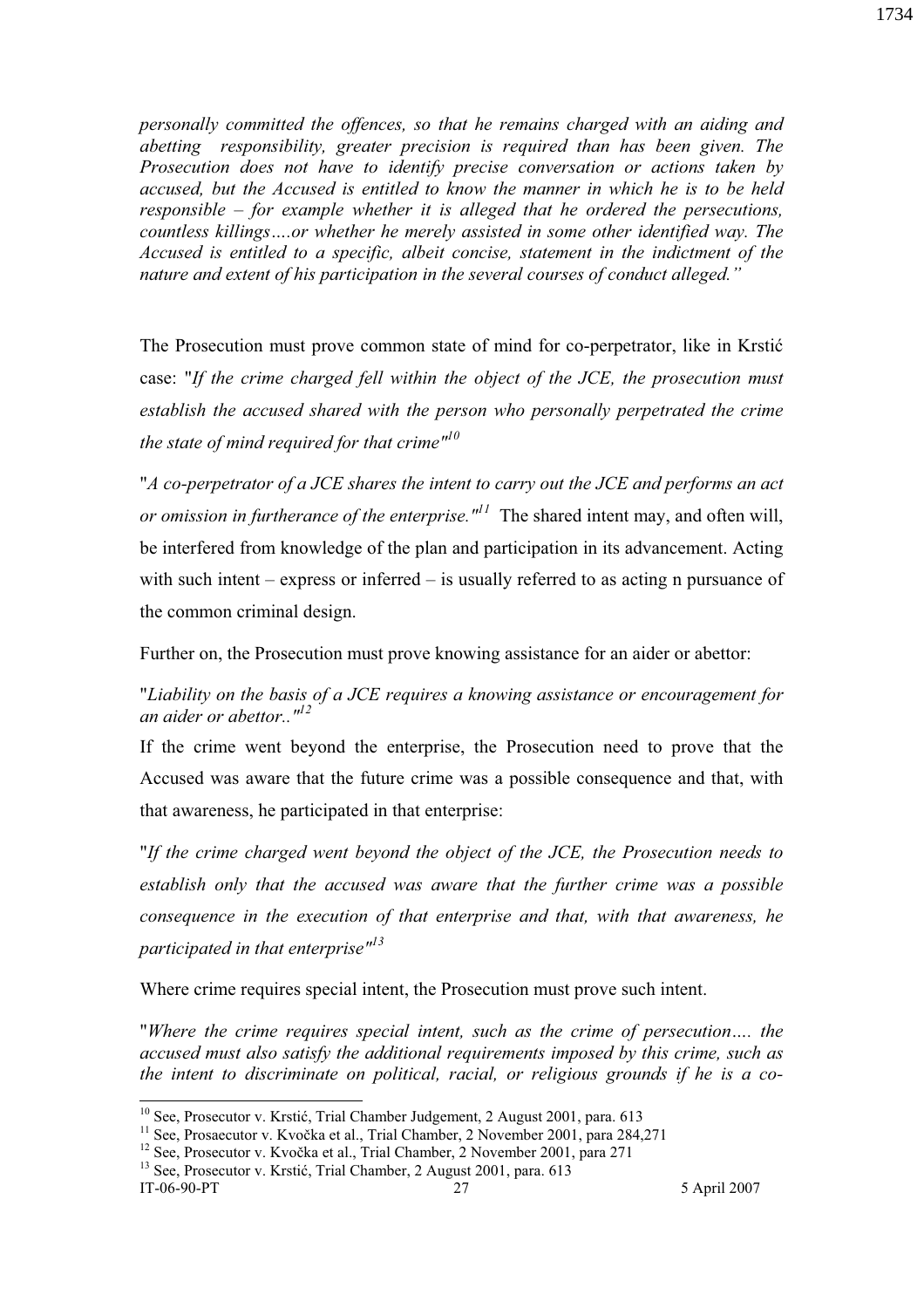#### 1733

## *perpetrator."<sup>14</sup>*

The Accused remarks that nothing of the quoted jurisprudential standard hasn't been met in the Indictment nor hasn't been characterized in Prosecution's Pre-Trial Brief.

## ARMED CONFLICT

57. The Accused is charged with allegations of murder, inhumane acts and cruel treatment – crime against humanity and violation of the laws or customs of war. The time-frame of these accusations is from at least July to about 30 September 1995, i.e. prior, during and after the launching of Operation Storm which was launched on 4 August 1995 and lasted only for several days, to be precise for 82 hours. The alleged crime theater is in the sector South, part of the area of Republic of Croatia that was self-proclaimed as the "Republika Srpska Krajina" (RSK) by local Serbs.<sup>15</sup> Alleged killing incidents took place in Knin, Orlić, Kistanje, Ervenik and Donji Lapac municipality.

The alleged crimes were committed in participation in the JCE by planning, preparation, and/or execution of the murder and infliction of inhumane acts and cruel treatment of Krajina Serb civilians and persons taking no part in hostilities by shooting, burning and/or stabbing them, including their humiliation and/or degradation, by firing upon, assaulting, beating, stabbing, threatening and burning them.

Indictment claims that at all relevant times, a state of armed conflict existed in the Krajina region of the Republic of Croatia in or on the territory of the former Yugoslavia and each of the accused was required to abide the laws and customs governing the conduct of war, including the Geneva Conventions of 1949 (including Common Article 3) and the additional protocols thereto.<sup>16</sup>

<sup>&</sup>lt;sup>14</sup> See, Prosecutor v. Kvočka et al., Trial Chamber, 2 November 2001, para. 288

<sup>&</sup>lt;sup>15</sup> Reduced Indictment, para 13

<sup>&</sup>lt;sup>16</sup>Reduced Indictment, paras. 56 and 58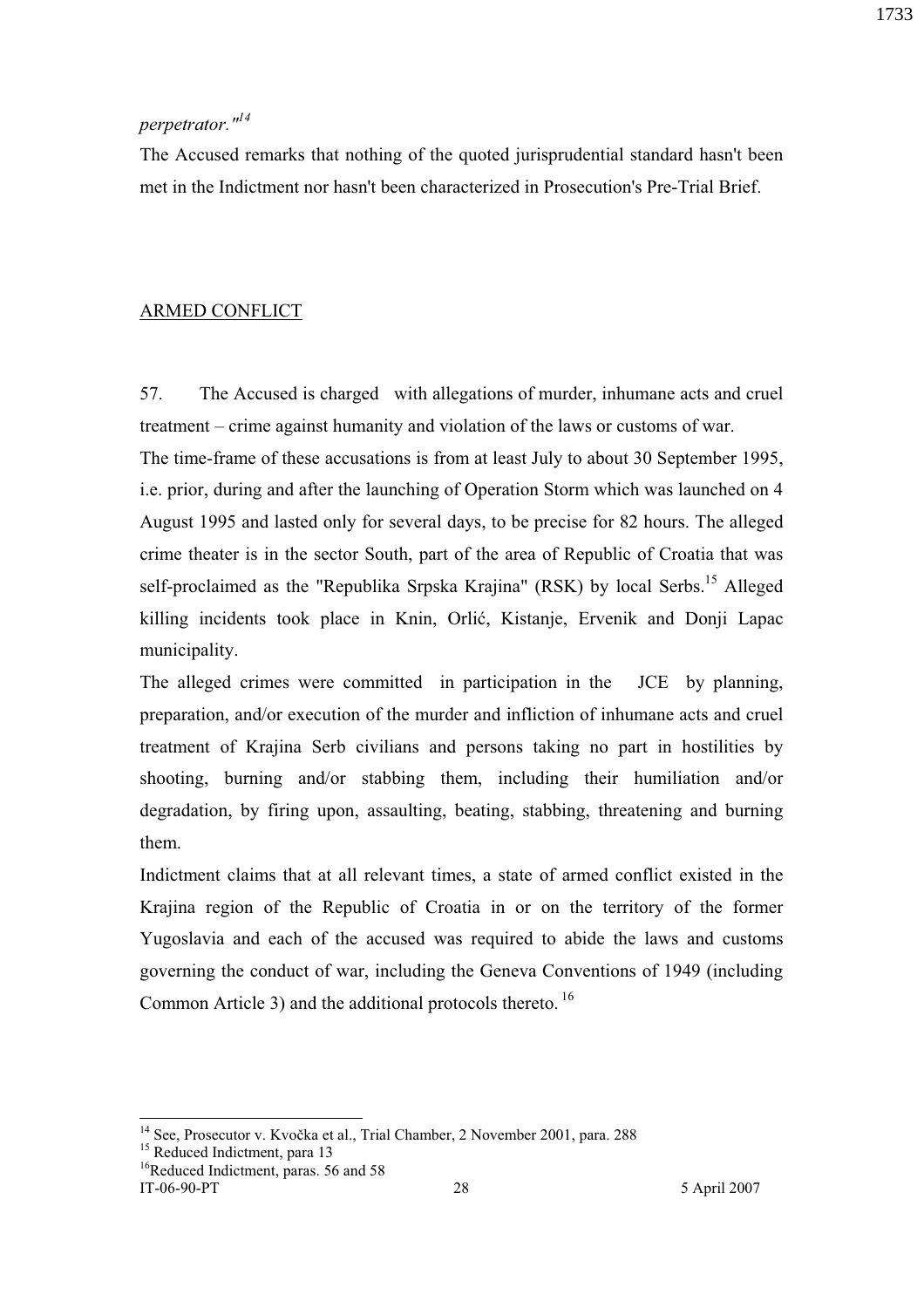58. The Report of the Secretary-General<sup>17</sup>, makes it perfectly clear that the law applicable in armed conflict has become part of international customary law and therefore the jurisdiction of the International Tribunal is founded upon the existence of an armed conflict. Otherwise, in absence of an armed conflict, whether internal or international, the jurisdiction of the Tribunal could not be founded. Therefore, the alleged crimes must be committed in the course of an armed conflict. There are numerous examples of that practice<sup>18</sup>

#### **Armed conflict/ Internal disturbances and tensions – definition and differences**

59. In the practice of the Tribunal, since the Trial Chamber's decision in *Tadic* case No. IT-94-1, the Decision on the Defence Motion from 2 October, 1995, followed by the Appeals Chamber's decision, an armed conflict was defined as follows:

*" We find that an armed conflict exists whenever there is a resort to armed force between States or protracted armed violence between governmental authorities and organized armed groups or between such groups within a Sate."* 

One could find an example and definition also in the practice of ICTR, as it refers to the armed conflict matter and distinction to the internal disturbances and tensions:

 - *Akayesu, (Trial Chamber), 2 September, 1998, para. 619-621, 625: "An armed conflict is distinguished from internal disturbances by the level of intensity of the conflict and the degree of organization of the parties to the conflict"*

In dealing with this issue, the A*kayesui Judgment* suggested an "*evaluation test"*, whereby it is necessary to evaluate **the intensity and the organization**<sup>19</sup> of the parties involved in an conflict to make a finding on the existence of an armed conflict. Further on, the Chamber stated: " *The term "armed conflict" suggests the* 

 $\overline{a}$ 

1732

<sup>17</sup> U.N. Doc. S/25704 (3 May 1993), para. 34

<sup>&</sup>lt;sup>18</sup> Tadic, (Appeals Chamber), Decision on the Defence Motion for Interlocutory Appeal on *Jurisdiction, 2 October , 1995, para. 137: "Under Article 3, the International Tribunal has jurisdiction over the acts alleged in the indictment, regardless of whether they occurred within an internal or an international armed conflict"* 

Kordic and Cerkez, (Trial Chamber), 26 February , 2001, para. 23: "Article 5 vests the International Tribunal with the competence to prosecute crimes against humanity when committed in armed conflict, whether international or internal in character <sup>19</sup> emphasis added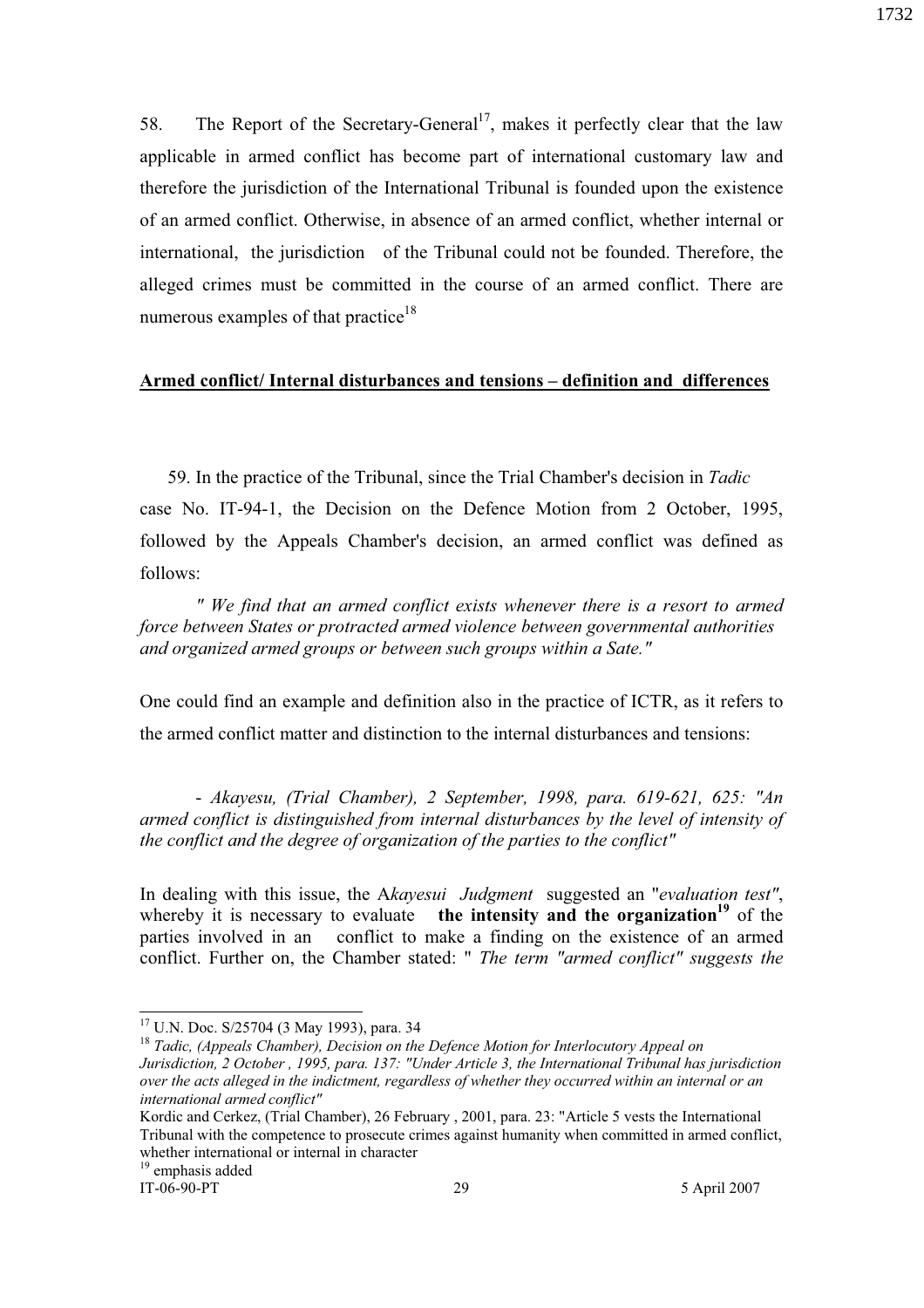*existence of hostilities between armed forces organized to a greater or lesser extent, which necessarily rules out situations of internal disturbances and tensions. "* 

*Bagilishema, (Trial Chamber), 7 June, 2001, para. 357: "Whether a conflict meets the material requirements of Common Article 3 and Additional Protocol II, is a matter of objective evaluation of the organization and intensity of the conflict and of the forces opposing one another."* 

60. It is obvious that, out of these examples, for the existence of an armed conflict and application of the relevant law, two basic elements are required; (i) the intensity of the conflict and (ii) the level of organization of the armed groups.

Again:

*Akayesu, (Trial Chamber), 2 September, 1998, para. 626: "Responsible command entails a degree of organization within the armed group or dissident armed forces. This degree of organization should be such so as to enable the armed group or dissident forces to plan and carry out concentrated military operations, and to impose discipline in the name of a de facto authority…. . The armed forces must be able to dominate a sufficient part of the territory so as to maintain sustained and concentrated military operations and to apply Additional Protocol II. In essence, the operations must be continuous and planned."* 

 Therefore, it is evident that an internal disturbances must rise to the level of "*protracted armed violence*" to render international humanitarian law applicable – the jurisdiction of the Tribunal.

*Delalic et al. Trial Judgement from 16 November, 1998, para. 182, : " In the latter situation, in order to distinguish from cases of civil unrest or terrorists activities, the emphasis is on the protracted extent of the armed violence and the extent of organization of the parties involved* 

61. To define the term of *internal disturbances and tensions* and its difference as it regards to the armed conflict, it is of outmost help the ICRC Commentary which resulted from various amendments discussed during 1949 Diplomatic conference in Geneva, Switzerland.

*"Internal disturbances characterized by isolated or sporadic acts of violence do not therefore constitute armed conflict in a legal sense, even if the government is* 

1731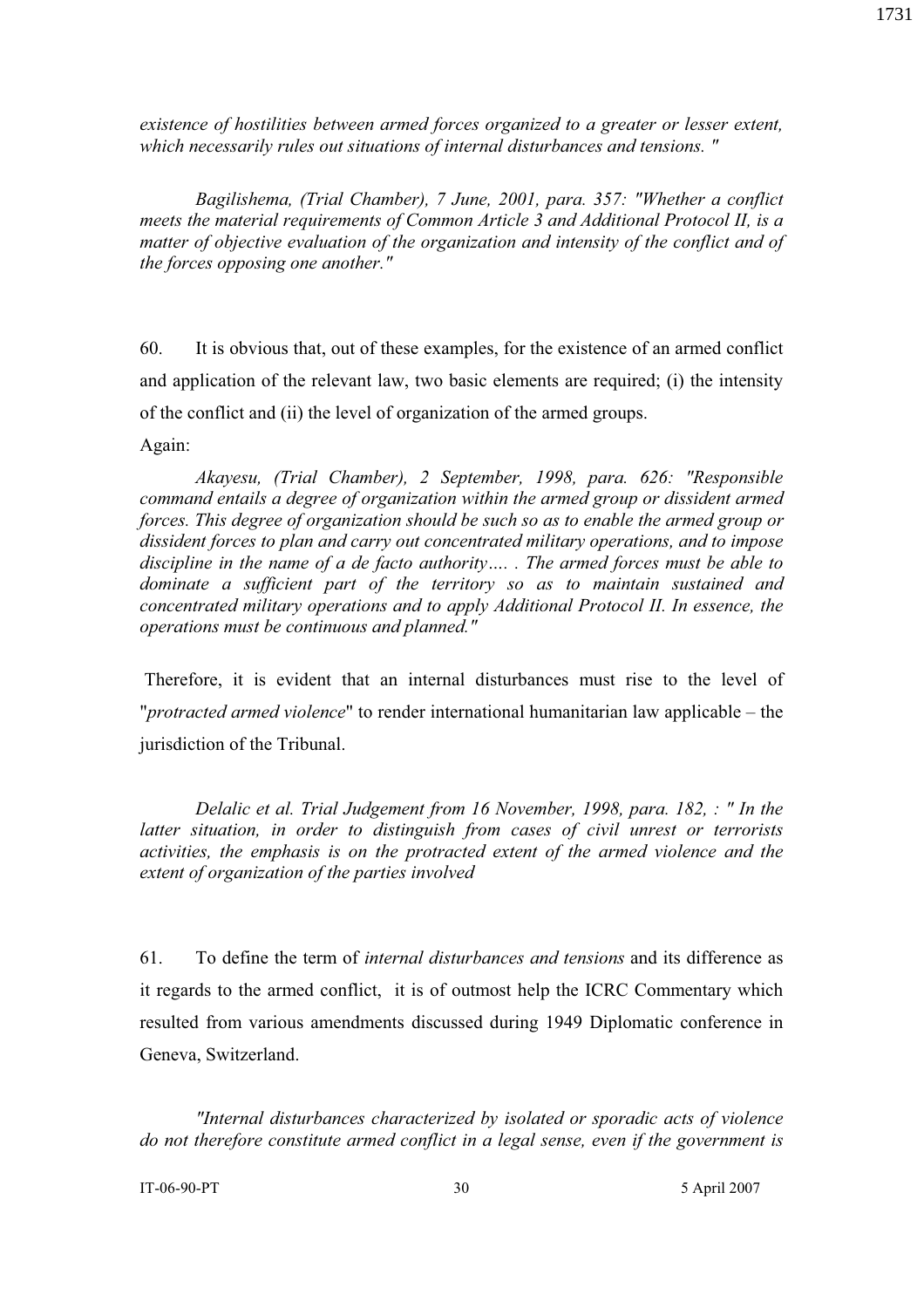*forced to resort to police forces or even to armed units for the purpose of restoring law and order."<sup>20</sup>*

This position is also clearly expressed in an article published in the International Review of the Red Cross, May-June 1993, No. 294, as follows:

*"Internal disturbances are marked by serious disruption of domestic order resulting from acts of violence which do not, however, have the characteristics of an armed conflict…..For a situation to be qualified as one of internal disturbances, it is of no consequence whether State repression is involved or not, whether the disturbances are lasting, brief with durable effects, or intermittent, whether only a part or all national territory is affected or whether the disturbances are of religious, ethnic, political or any other origin…. The Diplomatic conference on the Reaffirmation and Development of International Humanitarian Law applicable in Armed Conflicts, held in Geneva from 24 May to 12 June 1971, explicitly excluded from the scope of application of the Protocol situations of internal tensions and disturbances, which it did not define, but of which it gave examples. These are presented as follows in the Commentary to Protocol II: "riots, such as demonstrations without a concealed plan from out by armed forces or armed groups; other acts of similar nature, including, in particular, large scale arrests of people for their activities or opinions."<sup>21</sup>*

Further on, in 1971 at the Conference of Government Experts the Working and subworking Group was established to consider the drafting of the new instruments to supplement the Geneva Conventions. The Group adopted three criteria that had to be met on the side of the insurgents for the recognition of the existence of an internal armed conflict, and which was indeed incorporated into the text of article 1 of Protocol II, and, according the ICRC Commentary, that were:

a responsible command

 $\overline{a}$ 

- such control over the part of territory as to enable to carry out sustained and concentrated military operation
- the ability to implement the Protocol

IT-06-90-PT 31 5 April 2007 <sup>21</sup> *Commentary on paragraph 2 of Article I of Protocol II in the Commentary on the Additional Protocols of 8 June 1997 to the Geneva Conventions of 12 August 1949, International Committee of the Red Cross, Martinus Nijhoff Publishers, Geneva, 1986, paras. 4471 – 4479, pp.1354 – 1356.*

 $20$  Jean Pictet, General Introduction to the Commentary on Protocol II, ICRC, Geneva, pp 1319 - 1320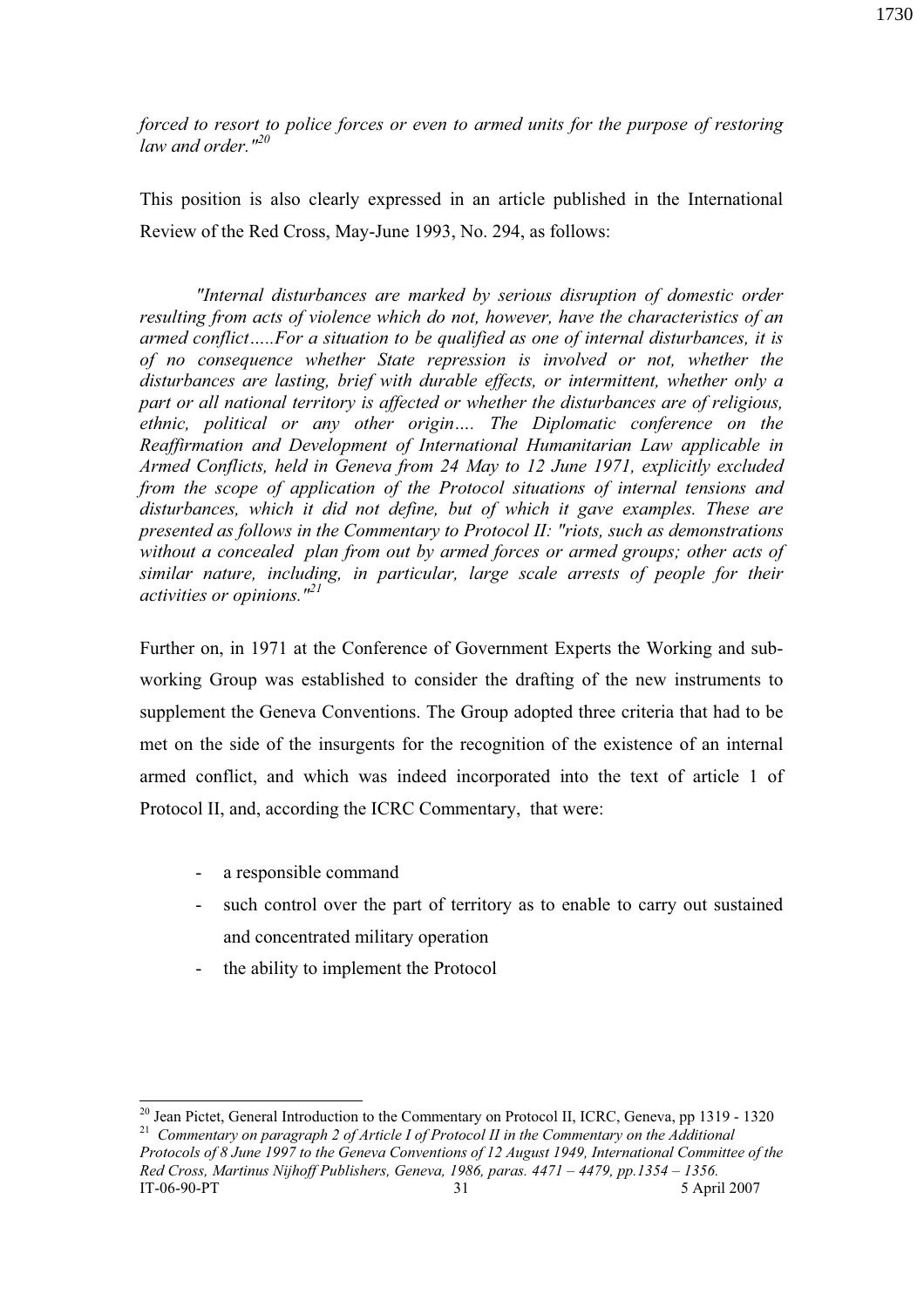The Commentary on the Protocol takes up the 1971 definitions, specifying that they form part of ICRC doctrine and that they are designed for practical use, therefore are undoubtedly part of international humanitarian customary law.

62. The Accused is of firm opinion that the Reduced Indictment, nor the Pre-Trial Brief, does not offer specific facts to support the assertion that an armed conflict existed on the theater of accusations from at least July through 30 September 1995. The Prosecution itself claims that resistance to Operation Storm was "minimal and in many instances, non-existent" By arguing that, the Prosecutor implicitly suggests that the conflict between Croatian armed forces and the forces of RSK was of low intensity from the very beginning , therefore insufficient to establish the element of an armed conflict, during the launching of Operation Storm, and especially **after** completing the military operation. The sole fact that Croatian governmental (military and police) forces were deployed during the legal operation *eo ipso* does not establish the existence of an armed conflict and make Common Article 3 of Geneva Conventions applicable, as it was emphasized before. Accordingly, the military/police forces have been used in order to establish law and order within the territory of the sovereign Republic of Croatia and thus the employment of force and governmental authority do not necessarily rise to the level of an armed conflict. Furthermore, the Prosecution explicitly claims in its Response to Defendant Ante Gotovina's Motion to Dismiss the Proposed Joinder Indictment that. "*..nowhere in the previous indictments or the Joinder Indictment has the Prosecution alleged that Operation Storm itself was illegal."* Such a statement clearly expresses that Operation Storm was launched in order to establish internal law and order and therefore its character could hardly be defined as an armed conflict.

IT-06-90-PT 32 5 April 2007 63. The Operation "Storm" was launched on 4 August 1995. Knin, as the "capital" of the self-proclaimed RSK, was liberated on 5 August and the whole operation was completed within 82 hours. In the very beginning of the operation, the political and military leadership of RSK collapsed and departed the territory of selfproclaimed RSK. Therefore nothing and nobody of the political or military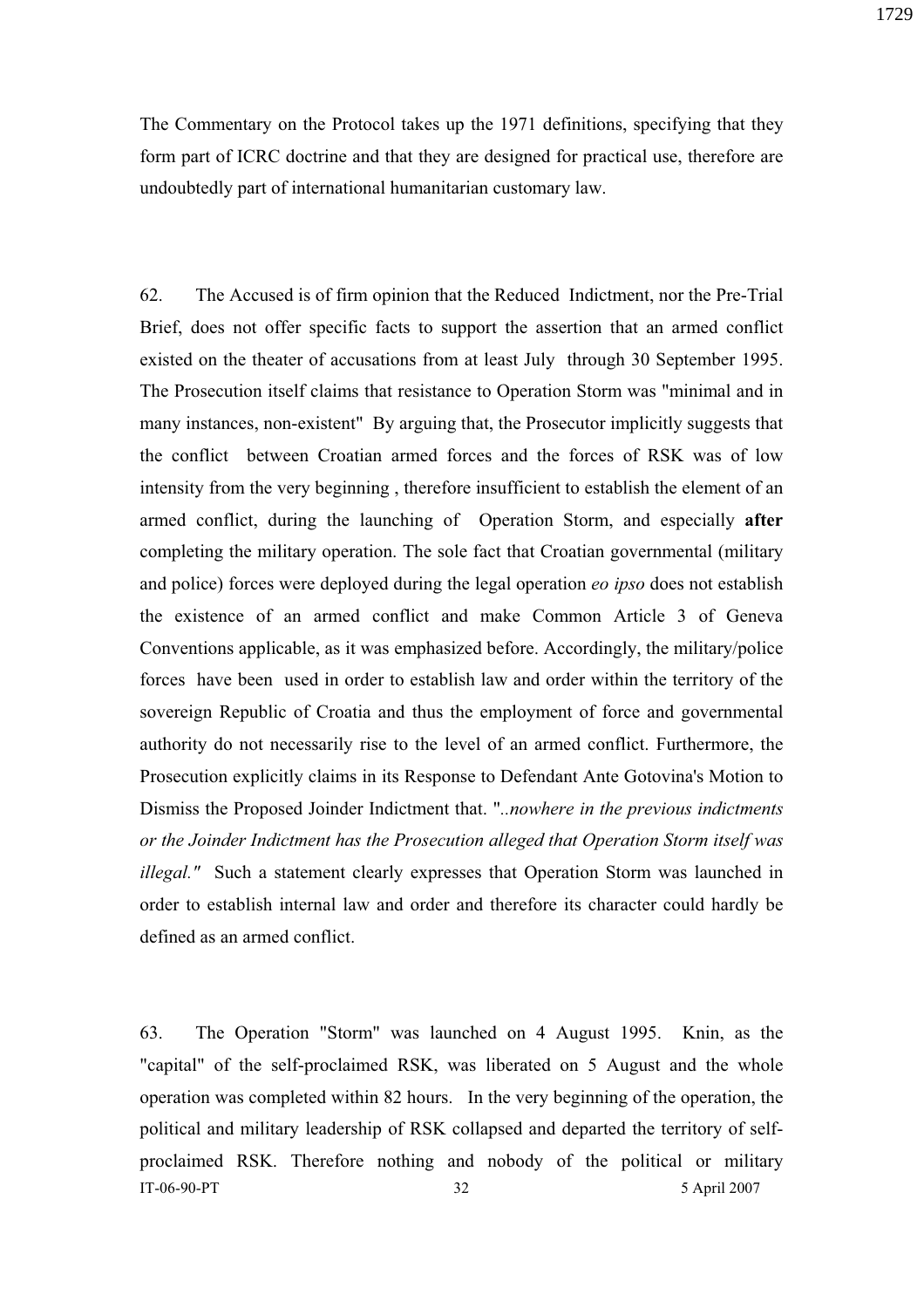organization remains, the intensity of military and police actions were significantly diminished and the incidents were reduced to sporadic, individual violence and terrorist activities.

Those events are very well illustrated in the Report of the Secretary – General submitted pursuant to Security Council Resolution 1009 (1995) from 23 August, 1995:

- *The present report reflects events up to 20 August 1995.*
- - *As the situation in sector South began to stabilize, Croatian civilian authorities began to assert their control over the area and Croatian displaced people started returning to identify their homes. On 12 August, the Knin-Split railway began operating…*
- *UNCRO's ability to move throughout Sectors North and South was greatly reduced during the Croatian offensive. It is thus difficult in many cases to determine if incidents were attributable to advancing Croatian forces, or to the actions of departing Serbs. It is also difficult to determine the extent to which the mass exodus of the Krajina Serb population was brought about by fear of Croatian forces, as opposed to a desire not to live under Croatian authority or encouragement by local leaders to depart.*
- *Representatives of the International Committee of the Red Cross have reported favorably on the access they have been given to all persons detained by Croatian authorities in connection with the recent conflict.*
- *Events in Sectors North and South have had a major impact on UNCRO. With the collapse and departure of the political leadership and the armed forces of the Krajina Serbs, there is no longer a requirement, except in Sector East<sup>22</sup> , to monitor or control the confrontation line, zone of separation, weapons storage sites and areas of limitation established by the cease-fire agreement of 29 March 1994.. … Finally, again with the exception of the Sector East, the Croatian Government has now established full control over its territory, as well as access to its international borders. The remaining aspects of th, UNCRO mandate, including confidence-building, assisting in humanitarian activities, and the protection of refugees and displaced persons are now primarily the responsibility of the Croatian Government, and can in any case be performed without the presence of UNCRO infantry battalions.*
- In view of the situation described in paragraph 22 above, the former *Sectors North, South and West no longer require infantry battalions, and UNCRO is therefore taking immediate action to reduce the operation's strength to within the currently authorized ceiling of 8,750 troops.*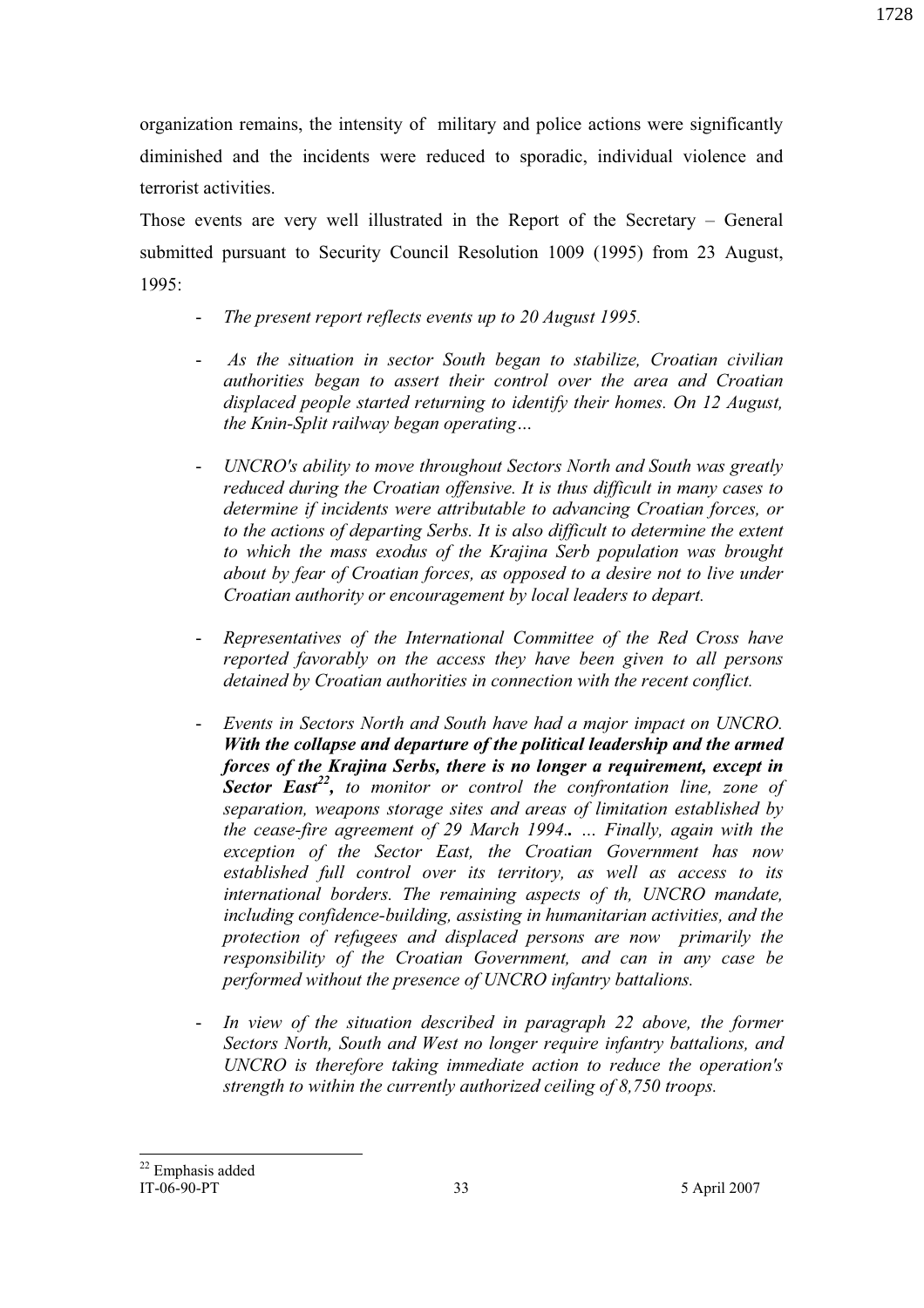64. The subject and the whole context of Secretary-General's Report as cited above, beyond any doubt, offers the following conclusions:

- In the period stated in the Indictment, i.e. from July to about 30 September 1995, in the territory of the Republic of Croatia, illegally occupied by so called RSK, there has not occurred an armed conflict, at least not before 4 August 1995 and after completing the Operation Storm
- If the events during the Operation Storm possibly could be legally defined as an armed conflict, it is obviously that before the launching and after completing the Operation, the conflict could not be legally defined as such.
- The incidents after completing the Operation Storm should be defined as internal disturbances and tensions in context of non-existence of the organizational structure and leadership of the RSK and intensity level of the incidents and thus not under the jurisdiction of the Tribunal.

# INDIVIDUAL AND COMMAND RESPONSIBILITY UNDER ARTICLE 7(1) and 7(3)

65. In addition to charges related to alleged JCE, the Accused is also charged under Article 7(1) for allegedly planned, instigated, ordered and/or committed the crimes under Article 3 and 5 of the Statute. The Accused is also charged as a coperpetrator and/or perpetrator or indirect co-perpetrator. The Prosecution also alleges that the Accused together with the co-Accused is responsible for the acts or omissions which they accomplished, effected or caused through or by means of other persons, such as subordinates or other persons (including persons they controlled or over whom they exercised substantial influence). Furthermore, the Prosecution alleges in addition or in alternative that the Accused and other co-Accused are criminally responsible for each crime which substantially aided or abetted, in its planning, preparation or execution.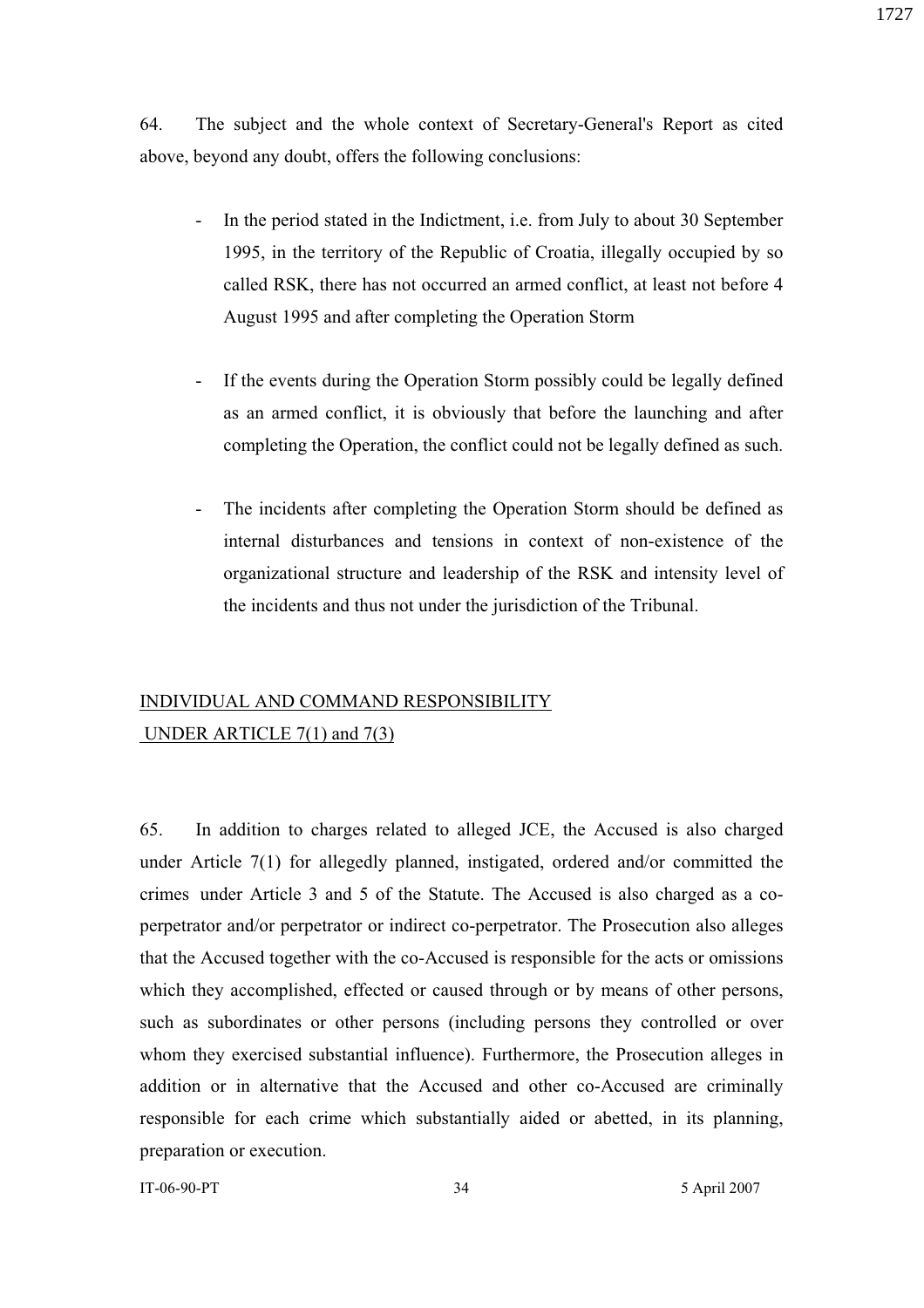66. Moreover in addition or in alternative, the Prosecution alleges that the Accused is criminally responsible under Article 7(3) as a superior officer for the criminal acts or omissions of subordinates or other persons about or over whom he had effective *de jure* and/or *de facto* control, and he knew or had reason to know that such persons were about to commit or had committed such acts or omissions and failed to take necessary and reasonable measures to prevent such acts or omissions or punish such persons.

As it regards to factual allegations related to JCE, the Accuse contests the Prosecution's factual allegations regarding its alleged criminal responsibility under Article 7(1) and 7(3), as emphasized before under paragraphs  $40 - 56$ .

67. Notwithstanding, that the Prosecution did not identify the perpetrators of the vast majority of the crimes charged, although the *onus probandi* beyond the reasonable doubt the identity of the perpetrators is clearly on the Prosecution, the Accused notes that the cornerstone of the principle of command responsibility is precisely the effective control over the perpetrators which has been defined as the "*material ability to prevent or punish criminal conduct*" <sup>23</sup> The Accused did not posses this ability, *de jure* or *de facto,* in respect of the alleged perpetrators among the military persons, civil police or members of the local population and other various "uniformed individuals" primarily motivated by retaliation and/or plunder. Therefore, the Accused was not under any legal duty to act in order to prevent or punish crimes alleged in the Indictment. What is obviously missing in the Indictment is the connection between the Accused and the alleged crimes/perpetrators, except if one could take for granted that the sole "*vicinity"* of the Special Police forces as it regards to the crime scene, was sufficient to prove beyond the reasonable doubt that the Accused is responsible under the provisions of command responsibility.<sup>24</sup> It is the Accused's position that such characterization of his command responsibility is both vague and legally unfounded. No explanation is given on how a member of a commission could be instrumental, high-level officials with powers to issue orders

<sup>&</sup>lt;sup>23</sup> Prosecutor v. Delalić er al., Judgement, Appeals Chamber, 20 February 2001, para. 256 <sup>24</sup> Pre-Trial Brief, para. 45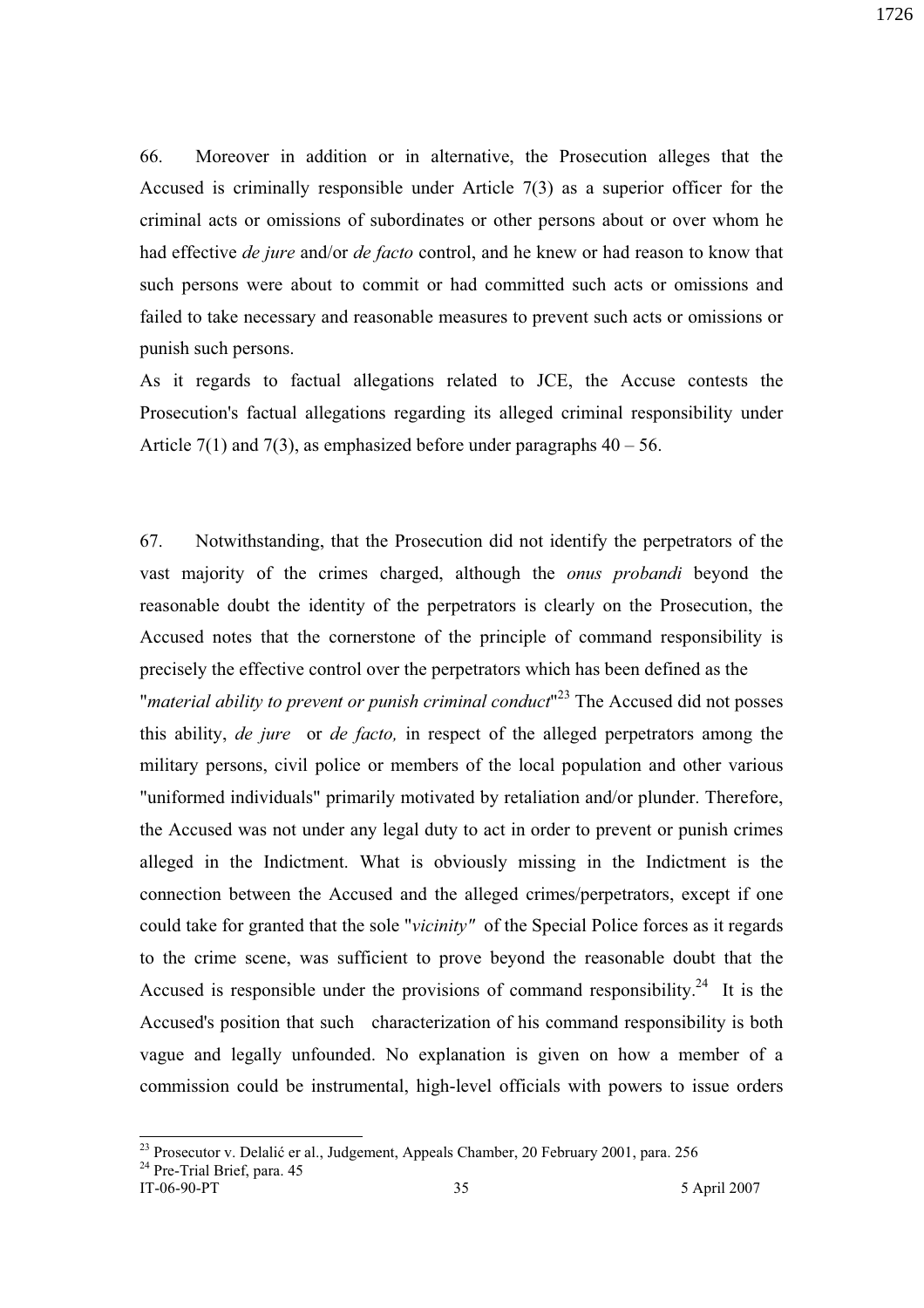and decisions, and be at the same time a leader of ever so influential and powerful JCE. By doing so, the Prosecution is constructing an artificial relationship between the Accused and unknown individuals as a basis for criminal responsibility. There is no evidence which could prove Prosecution's allegations that alleged perpetrators were ever under effective control of the Accused.

68. Also, the Prosecution did not identify that the Accused had knowledge that his subordinates is about to commit or has committed a crime and thus the Accused's failure to prevent or punish the commission of the crime.<sup>25</sup> Actual knowledge may be established through direct or circumstantial evidence, **but may not be presumed**. 26 Further more, the indicators of effective control are more a matter of evidence than of substantive law. The Accused states that he did not see such kind of evidence consisting in the supporting material to the Indictment, neither the Indictment itself points out to any of such evidence. Above that, the Prosecution has to prove that an information on committed crimes was passed to the Accused, otherwise he was not knowing of the alleged subordinate's illegal behavior.

"*The superior will be criminally responsible through the principles of superior responsibility only if information was available to him which would have put him on notice of offences committed by his subordinates."<sup>27</sup>*

69. Considering flaws in the Indictment, the Accused notes the Rule 87 of the RPE, which clearly put the burden of proof in proceedings before this Tribunal on the Prosecution. It is the Prosecution who bears the burden of proving the case it alleges against any accused, including Mr. Markač. As provided in Rule 87, the standard of proof is that the Prosecution must prove the case "*beyond reasonable doubt*"<sup>28</sup>, anything less obliges the triers of fact to acquit.

<sup>&</sup>lt;sup>25</sup> See, Prosecutor v. Kordić and Čerkez, Judgement, Trial Chamber, 26 February 2001, para. 401

<sup>&</sup>lt;sup>26</sup> See, Prosecutor v. Blaškić, Judgement, Trial Chamber, 3 May 2000, para. 307, emphasis added

<sup>&</sup>lt;sup>27</sup> See, Prosecutor v. Blaškić, Judgement, Appeals Chamber, 29 July 2004, para. 62

 $IT-06-90-PT$   $36$   $5$  April 2007 <sup>28</sup> Prosecutor v. Simić et al., Judgement in the Matter of Contempt Allegations Against an Accused and his Counsel, 30 June 2000; Prosecutor v. Delalić et al. Judgement, 16 November 1998, para. 601